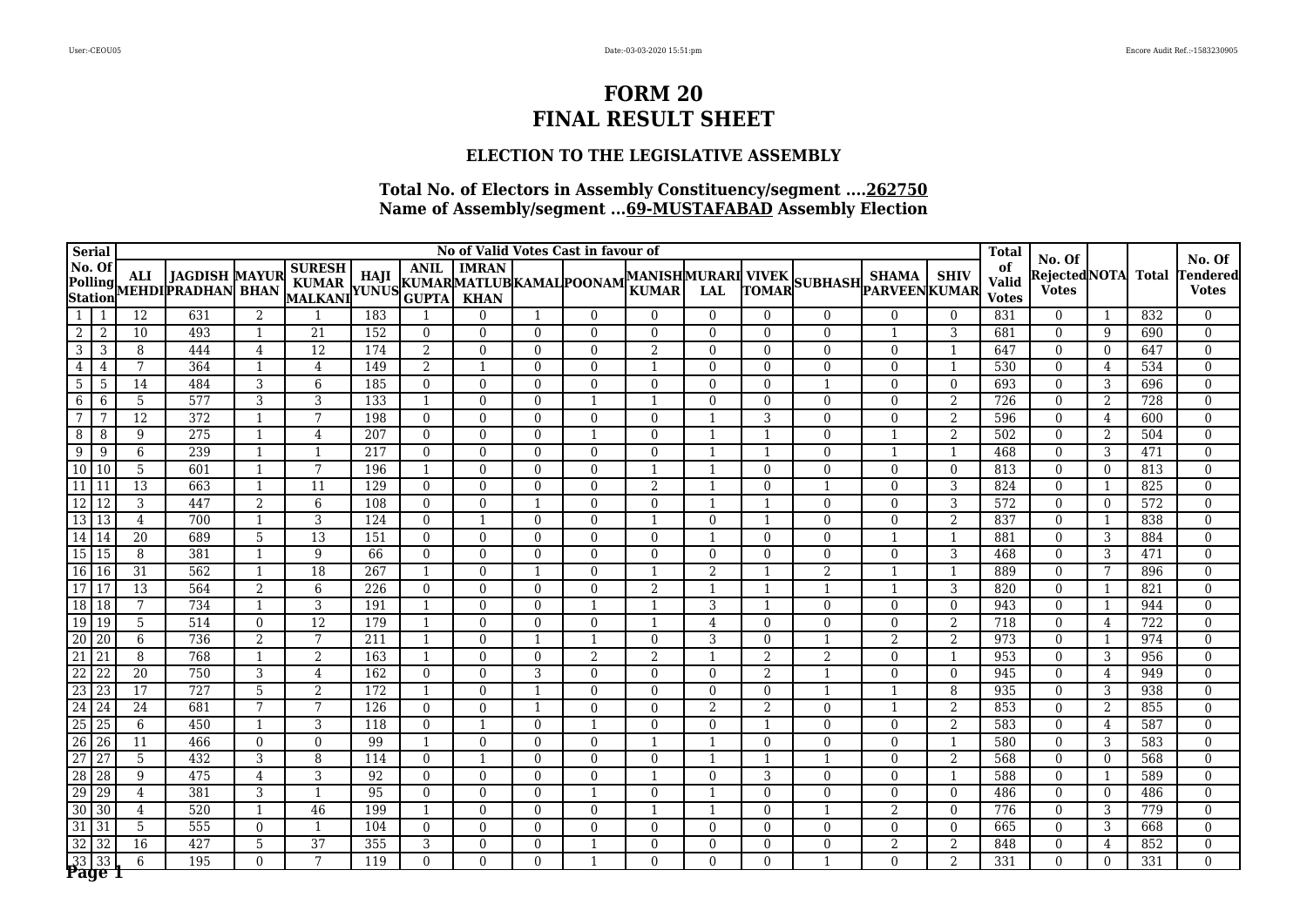### **ELECTION TO THE LEGISLATIVE ASSEMBLY**

| <b>Serial</b>      |                            |                 |                                           |                |                                                     |     |                |                |                | No of Valid Votes Cast in favour of |                                           |                |                          |                       |                |                | <b>Total</b>                       | No. Of                       |                |       | No. Of                  |
|--------------------|----------------------------|-----------------|-------------------------------------------|----------------|-----------------------------------------------------|-----|----------------|----------------|----------------|-------------------------------------|-------------------------------------------|----------------|--------------------------|-----------------------|----------------|----------------|------------------------------------|------------------------------|----------------|-------|-------------------------|
| No. Of<br>Station  | Polling                    | <b>ALI</b>      | <b>JAGDISH MAYUR</b><br>MEHDIPRADHAN BHAN |                | <b>SURESH</b><br>KUMAR HAJI KUMARMATLUBKAMAL POONAM |     | <b>ANIL</b>    | <b>IMRAN</b>   |                |                                     | <b>MANISHMURARI VIVEK</b><br><b>KUMAR</b> | LAL            | <b>TOMAR</b>             | SUBHASH PARVEEN KUMAR | <b>SHAMA</b>   | <b>SHIV</b>    | of<br><b>Valid</b><br><b>Votes</b> | RejectedNOTA<br><b>Votes</b> |                | Total | endered<br><b>Votes</b> |
| 34 34              |                            | 7               | 424                                       | -1             | 22                                                  | 309 | $\Omega$       | $\Omega$       | $\overline{0}$ |                                     | $\Omega$                                  | $\theta$       |                          |                       | $\Omega$       |                | 767                                | $\mathbf{0}$                 | 2              | 769   | $\mathbf{0}$            |
| $35\overline{)35}$ |                            | 7               | 510                                       | $\overline{1}$ | 8                                                   | 119 | $\Omega$       | $\Omega$       |                |                                     | $\Omega$                                  | 2              | $\Omega$                 | $\Omega$              | $\Omega$       | 2              | 651                                | $\theta$                     | 3              | 654   | $\Omega$                |
| $\overline{36}$    | $\sqrt{36}$                | $\overline{15}$ | 440                                       | 2              | $\overline{11}$                                     | 184 | 1              | 3              |                | $\Omega$                            | $\Omega$                                  | $\overline{2}$ | $\mathbf{0}$             | 2                     | $\theta$       | 3              | 664                                | $\mathbf{0}$                 | 1              | 665   | $\Omega$                |
| $\overline{37}$    | 37                         | 20              | 827                                       | 2              | 6                                                   | 130 | 2              | $\overline{1}$ | 2              | $\Omega$                            |                                           |                | $\overline{2}$           | $\Omega$              |                | $\overline{4}$ | 999                                | $\Omega$                     | 2              | 1001  | $\Omega$                |
| $\overline{38}$    | $\overline{38}$            | 9               | 598                                       | $\mathbf{1}$   | 14                                                  | 138 | $\mathbf{1}$   | $\mathbf{0}$   | $\Omega$       | $\theta$                            | $\mathbf{1}$                              | $\Omega$       | 3                        | $\mathbf{0}$          | $\Omega$       | $\overline{4}$ | 769                                | $\Omega$                     | 2              | 771   | $\theta$                |
| $\overline{39}$    | $\sqrt{39}$                | $\overline{15}$ | 694                                       | 2              | $\overline{21}$                                     | 194 | $\overline{0}$ | $\mathbf{0}$   |                | $\mathbf{0}$                        | $\mathbf{0}$                              |                | $\overline{2}$           | $\mathbf{0}$          | $\mathbf{0}$   | 3              | 933                                | $\mathbf{0}$                 | $\overline{4}$ | 937   | $\mathbf{0}$            |
| 40                 | 40                         | 3               | 596                                       | 2              | 21                                                  | 238 | $\mathbf{1}$   | $\mathbf{1}$   | 2              | $\Omega$                            | $\Omega$                                  | $\Omega$       | $\mathbf{1}$             | $\mathbf{0}$          | $\mathbf{0}$   | $\overline{1}$ | 866                                | $\mathbf{0}$                 | 3              | 869   | $\Omega$                |
| $\overline{41}$    | 41                         | 4               | 634                                       | $\mathbf{1}$   | $\overline{5}$                                      | 156 | $\overline{0}$ | $\mathbf{0}$   | $\mathbf{0}$   | $\mathbf{0}$                        | $\Omega$                                  | $\mathbf{1}$   | $\overline{1}$           | $\mathbf{0}$          | $\overline{1}$ | $\overline{1}$ | 804                                | $\mathbf{0}$                 | 3              | 807   | $\mathbf{0}$            |
| 42                 | 42                         | 6               | 463                                       | $\mathbf{0}$   | 6                                                   | 116 | $\Omega$       | $\mathbf{0}$   | $\Omega$       | $\Omega$                            | $\mathbf{1}$                              | $\Omega$       | -1                       | $\overline{1}$        | $\mathbf{1}$   | -1             | 596                                | $\overline{0}$               | 3              | 599   | $\Omega$                |
| $\overline{43}$    | 43                         | 5               | 460                                       | 2              | $\overline{52}$                                     | 186 | $\overline{0}$ | $\mathbf{0}$   | $\overline{0}$ | $\mathbf{0}$                        | $\Omega$                                  | $\mathbf{0}$   | $\mathbf{0}$             | $\overline{1}$        | 2              | $\mathbf{0}$   | 708                                | $\mathbf{0}$                 | 2              | 710   | $\mathbf{0}$            |
| 44                 | 44                         | 10              | 604                                       | 4              | 3                                                   | 194 | 2              | $\mathbf{0}$   | -1             | $\Omega$                            | $\Omega$                                  | $\Omega$       | $\overline{0}$           | $\mathbf{0}$          | $\mathbf{0}$   | $\Omega$       | 818                                | $\overline{0}$               | 5              | 823   | $\Omega$                |
| 45                 | 45                         | 14              | 636                                       | $\mathbf{1}$   | $\overline{23}$                                     | 98  | $\Omega$       | $\mathbf{0}$   | $\Omega$       | $\mathbf{0}$                        | $\Omega$                                  | $\mathbf{0}$   | $\overline{\phantom{0}}$ | $\mathbf{0}$          | $\overline{3}$ | $\overline{2}$ | 778                                | $\mathbf{0}$                 | 2              | 780   | $\mathbf{0}$            |
| 46                 | 46                         | 9               | 377                                       | $\mathbf{1}$   | $\overline{16}$                                     | 84  | $\Omega$       | $\Omega$       | 1              | $\Omega$                            | $\Omega$                                  | $\Omega$       | $\mathbf{0}$             | $\Omega$              | $\Omega$       | $\Omega$       | 488                                | $\Omega$                     | 3              | 491   | $\Omega$                |
| 47                 | 47                         | 8               | 359                                       | $\mathbf{1}$   | 11                                                  | 111 | $\mathbf{1}$   | $\mathbf{0}$   | $\Omega$       | $\mathbf{0}$                        | $\Omega$                                  |                | $\mathbf{0}$             | $\Omega$              | $\theta$       | $\overline{1}$ | 493                                | $\Omega$                     | 2              | 495   | $\mathbf{0}$            |
| 48                 | $\overline{\phantom{1}48}$ | $\overline{12}$ | 650                                       | $\mathbf{0}$   | $\overline{25}$                                     | 181 | $\Omega$       | $\mathbf{0}$   | $\Omega$       | $\mathbf{0}$                        | $\Omega$                                  |                | $\overline{2}$           | $\mathbf{0}$          | $\mathbf{0}$   | 3              | 874                                | $\mathbf{0}$                 | 2              | 876   | $\mathbf{0}$            |
| 49                 | $\sqrt{49}$                | $\overline{17}$ | 321                                       | 3              | $\Omega$                                            | 82  | $\Omega$       | $\Omega$       | $\Omega$       | $\Omega$                            | $\Omega$                                  |                | $\mathbf{0}$             | $\Omega$              | $\Omega$       | $\Omega$       | 424                                | $\theta$                     | $\overline{0}$ | 424   | $\Omega$                |
| $\overline{50}$    | 50                         | 41              | 383                                       | $\mathbf{0}$   | 3                                                   | 60  | $\Omega$       | $\Omega$       | $\Omega$       | $\Omega$                            | $\Omega$                                  | $\Omega$       | $\mathbf{0}$             | $\Omega$              | $\mathbf{0}$   | $\mathbf{1}$   | 488                                | $\mathbf{0}$                 | 1              | 489   | $\mathbf{0}$            |
| $\overline{51}$    | 51                         | 9               | 415                                       | $\overline{2}$ | 2                                                   | 89  | $\Omega$       | $\Omega$       | $\Omega$       | -1                                  | $\Omega$                                  | $\Omega$       | $\Omega$                 | $\Omega$              | $\Omega$       | $\overline{1}$ | 519                                | $\Omega$                     | 3              | 522   | $\Omega$                |
| 52                 | $\overline{52}$            | 19              | 450                                       | $\mathbf{0}$   | 3                                                   | 243 | $\Omega$       | $\Omega$       | $\Omega$       | $\Omega$                            |                                           | $\Omega$       | $\Omega$                 | $\Omega$              |                | $\Omega$       | 717                                | $\Omega$                     | 2              | 719   | $\Omega$                |
| $\overline{53}$    | 53                         | 14              | 467                                       | $\mathbf{1}$   | $\overline{2}$                                      | 99  | $\Omega$       | $\Omega$       | $\Omega$       |                                     | $\Omega$                                  |                | -1                       | $\Omega$              | $\theta$       | $\Omega$       | 586                                | $\Omega$                     | 2              | 588   | $\Omega$                |
| 54                 | 54                         | 38              | 463                                       | $\mathbf{1}$   | 6                                                   | 132 | $\mathbf{1}$   | $\Omega$       | $\Omega$       | -1                                  |                                           |                | $\Omega$                 | $\Omega$              |                | $\overline{1}$ | 646                                | $\Omega$                     | $\overline{0}$ | 646   | $\mathbf{0}$            |
| $\overline{55}$    | $\overline{55}$            | 12              | 467                                       | $\mathbf{0}$   | 1                                                   | 122 | 1              | $\overline{0}$ | $\overline{0}$ | $\mathbf{0}$                        | $\mathbf{0}$                              | $\mathbf{0}$   | $\overline{0}$           | $\mathbf{1}$          |                | $\overline{4}$ | 609                                | $\overline{0}$               | 2              | 611   | $\mathbf{0}$            |
| $\overline{56}$    | 56                         | 15              | 435                                       | $\Omega$       | $\Omega$                                            | 51  | $\Omega$       | $\Omega$       | $\Omega$       | $\Omega$                            | $\Omega$                                  | $\Omega$       | $\mathbf 1$              | $\Omega$              | $\Omega$       | 5              | 507                                | $\Omega$                     | 3              | 510   | $\Omega$                |
| 57                 | 57                         | 46              | 361                                       | $\mathbf{1}$   | 2                                                   | 390 | $\overline{0}$ | $\mathbf{1}$   | $\overline{0}$ | $\mathbf{0}$                        | $\overline{0}$                            | -1             | $\overline{0}$           | $\mathbf{0}$          | $\mathbf{0}$   | 2              | 804                                | $\overline{0}$               | $\overline{0}$ | 804   | $\mathbf{0}$            |
| $\overline{58}$    | 58                         | 32              | 69                                        | -1             | $\Omega$                                            | 417 | $\Omega$       | $\Omega$       | $\Omega$       | $\Omega$                            | $\Omega$                                  | $\Omega$       | -1                       | $\Omega$              | $\Omega$       | -1             | 521                                | $\theta$                     | $\overline{0}$ | 521   | $\Omega$                |
| $\overline{59}$    | $\sqrt{59}$                | $\overline{32}$ | 157                                       | 3              | 3                                                   | 419 | $\Omega$       | $\Omega$       | $\Omega$       | $\Omega$                            | $\Omega$                                  | $\Omega$       | $\mathbf{0}$             | $\mathbf{0}$          | $\Omega$       | $\Omega$       | 614                                | $\Omega$                     | $\overline{2}$ | 616   | $\theta$                |
| 60                 | 60                         | 18              | 390                                       | 4              |                                                     | 267 | $\Omega$       | $\Omega$       |                | $\Omega$                            | $\Omega$                                  | $\Omega$       | 3                        | $\Omega$              |                | $\Omega$       | 685                                | $\Omega$                     | $\overline{0}$ | 685   | $\Omega$                |
| 61                 | 61                         | 46              | 334                                       | $\mathbf{1}$   | $\Omega$                                            | 298 | $\Omega$       | $\Omega$       |                | $\Omega$                            | $\Omega$                                  | $\Omega$       |                          | $\overline{0}$        | $\Omega$       |                | 682                                | $\Omega$                     | 1              | 683   | $\Omega$                |
| 62                 | $\sqrt{62}$                | 19              | 428                                       | $\mathbf{0}$   | $\overline{2}$                                      | 175 | $\Omega$       | $\Omega$       | $\Omega$       | $\Omega$                            | $\Omega$                                  | 2              | $\overline{0}$           | $\mathbf{0}$          | $\Omega$       | $\overline{1}$ | 627                                | $\Omega$                     | 3              | 630   | $\theta$                |
| 63                 | $\sqrt{63}$                | 18              | 578                                       | $\overline{2}$ | $\mathbf{1}$                                        | 179 |                | $\Omega$       | 0              | $\Omega$                            |                                           | 2              | $\theta$                 | $\mathbf{0}$          | $\Omega$       | $\mathbf{1}$   | 783                                | $\Omega$                     | 1              | 784   | $\Omega$                |
| $\overline{64}$    | 64                         | 13              | 531                                       | $\overline{2}$ | $\Omega$                                            | 111 | $\Omega$       | $\Omega$       | $\Omega$       |                                     | $\Omega$                                  |                | $\theta$                 | $\mathbf{0}$          | $\Omega$       | $\mathbf{1}$   | 660                                | $\Omega$                     | $\overline{2}$ | 662   | $\mathbf{0}$            |
| 65                 | 65                         | 6               | 291                                       | 3              | -1                                                  | 40  | $\Omega$       | $\overline{2}$ | $\Omega$       | $\Omega$                            | $\Omega$                                  |                | $\Omega$                 | $\mathbf{0}$          | $\Omega$       | $\Omega$       | 344                                | $\Omega$                     | $\mathbf{1}$   | 345   | $\Omega$                |
| $\overline{66}$    | 66<br>Page 2               | $\overline{25}$ | 519                                       | 3              | 4                                                   | 97  | $\mathbf{1}$   | $\mathbf{1}$   | $\Omega$       | $\Omega$                            | $\mathbf{1}$                              | $\Omega$       | $\Omega$                 | $\Omega$              | $\Omega$       | $\overline{2}$ | 653                                | $\Omega$                     | 3              | 656   | $\Omega$                |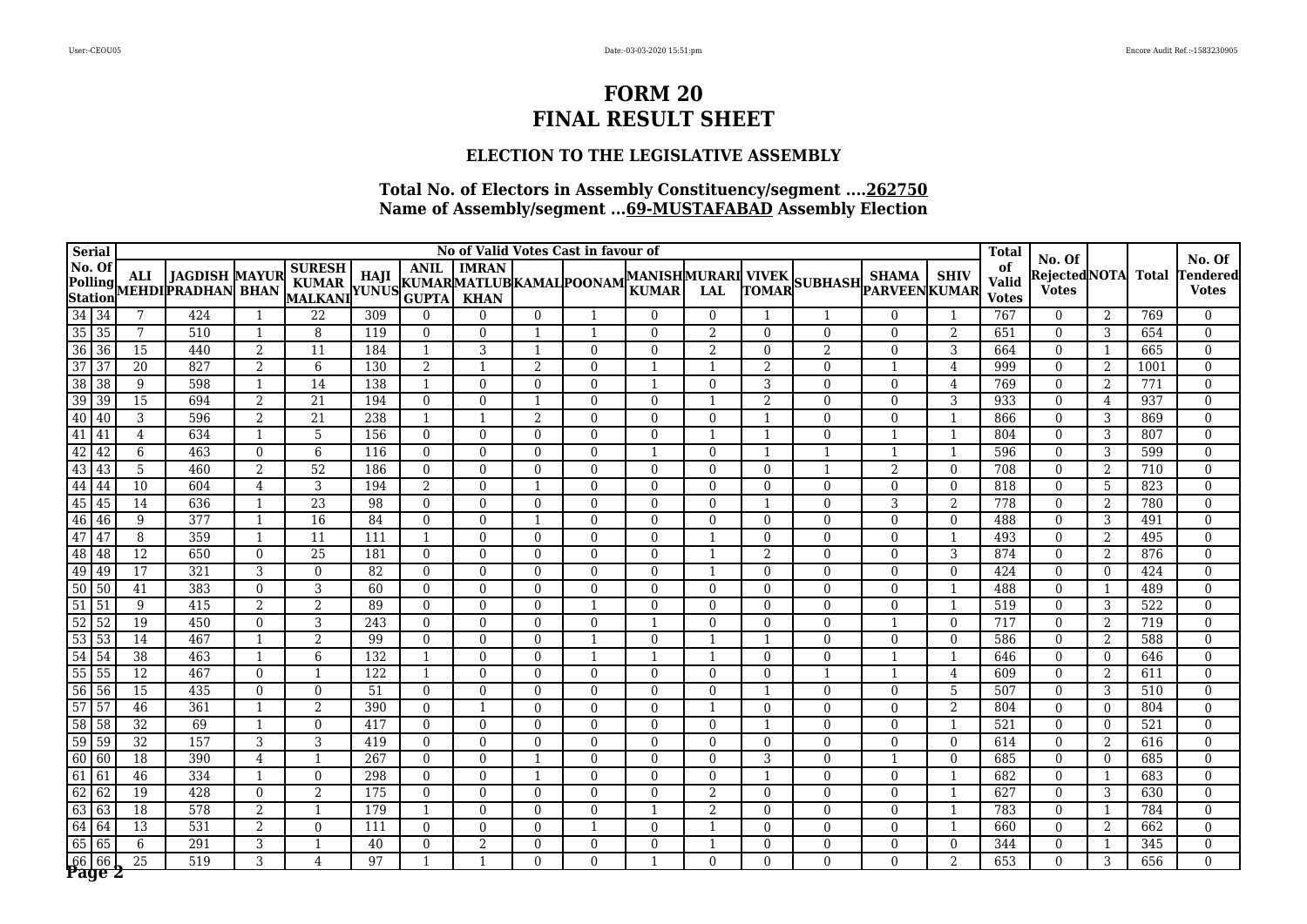### **ELECTION TO THE LEGISLATIVE ASSEMBLY**

| <b>Serial</b>   |                                 |                 |                                                    |                |                                                     |                 |                |                |                | No of Valid Votes Cast in favour of |                                    |                |                          |                       |              |                | <b>Total</b>                       | No. Of                        |                |              | No. Of                   |
|-----------------|---------------------------------|-----------------|----------------------------------------------------|----------------|-----------------------------------------------------|-----------------|----------------|----------------|----------------|-------------------------------------|------------------------------------|----------------|--------------------------|-----------------------|--------------|----------------|------------------------------------|-------------------------------|----------------|--------------|--------------------------|
| No. Of          |                                 | ALI             | <b>JAGDISH MAYUR</b><br>Polling MEHDI PRADHAN BHAN |                | <b>SURESH</b><br>KUMAR HAJI KUMARMATLUBKAMAL POONAM |                 | <b>ANIL</b>    | <b>IMRAN</b>   |                |                                     | MANISHMURARI VIVEK<br><b>KUMAR</b> | <b>LAL</b>     | <b>TOMAR</b>             | SUBHASH PARVEEN KUMAR | <b>SHAMA</b> | <b>SHIV</b>    | of<br><b>Valid</b><br><b>Votes</b> | Rejected NOTA<br><b>Votes</b> |                | <b>Total</b> | Tendered<br><b>Votes</b> |
| $6767$          |                                 | $\overline{12}$ | 595                                                | -1             | 5                                                   | 105             | $\Omega$       | $\Omega$       | $\overline{0}$ | 3                                   | $\Omega$                           |                | -1                       | $\mathbf{0}$          |              | 1              | 725                                | $\overline{0}$                | $\overline{0}$ | 725          | $\mathbf{0}$             |
| 68 68           |                                 | 12              | 574                                                | 2              | -1                                                  | 99              | $\Omega$       | -1             | $\Omega$       | $\Omega$                            | $\Omega$                           | $\theta$       | $\overline{\phantom{0}}$ | $\Omega$              | $\mathbf{1}$ | 3              | 694                                | $\theta$                      | $\overline{0}$ | 694          | $\Omega$                 |
| 69 69           |                                 | 3               | 288                                                | $\mathbf{1}$   | $\mathbf{1}$                                        | $\overline{70}$ | $\Omega$       | $\overline{0}$ | $\Omega$       | $\Omega$                            | $\Omega$                           | $\Omega$       | $\mathbf{0}$             | $\mathbf{0}$          | $\mathbf{0}$ | $\overline{2}$ | 365                                | $\Omega$                      | 1              | 366          | $\Omega$                 |
| 70              | 70                              | $\overline{20}$ | 467                                                | $\mathbf{0}$   | 10                                                  | 307             | $\overline{0}$ | $\overline{0}$ | $\mathbf{0}$   | $\overline{0}$                      | $\Omega$                           | 3              |                          | $\mathbf{0}$          |              | $\mathbf{0}$   | 809                                | $\mathbf{0}$                  | $\overline{4}$ | 813          | $\Omega$                 |
| $\overline{71}$ | $\sqrt{71}$                     | 11              | 429                                                | 5              | 7                                                   | 224             | $\Omega$       | $\Omega$       | 2              |                                     |                                    | $\Omega$       | $\overline{2}$           | 3                     | $\mathbf{0}$ | $\mathbf{1}$   | 686                                | $\theta$                      | 5              | 691          | $\Omega$                 |
| 72              | $\overline{72}$                 | $\overline{22}$ | 550                                                | $\mathbf{1}$   | $\mathbf{1}$                                        | 143             | $\Omega$       | $\overline{0}$ | $\Omega$       | $\Omega$                            | $\Omega$                           | $\Omega$       | $\mathbf{0}$             | $\mathbf{0}$          |              | $\mathbf{0}$   | 718                                | $\mathbf{0}$                  | 2              | 720          | $\Omega$                 |
| 73              | $\overline{73}$                 | 9               | 720                                                | 3              | 9                                                   | 153             | $\Omega$       | $\Omega$       | $\Omega$       | $\Omega$                            |                                    | $\Omega$       | $\overline{2}$           | $\Omega$              | $\mathbf{1}$ | $\overline{2}$ | 900                                | $\Omega$                      | 2              | 902          | $\Omega$                 |
| 74              | $\sqrt{74}$                     | 8               | 750                                                | $\overline{2}$ | $\mathbf{1}$                                        | 98              | $\Omega$       | $\Omega$       | $\Omega$       | $\Omega$                            | $\Omega$                           |                | $\Omega$                 | $\mathbf{0}$          | $\Omega$     | 2              | 862                                | $\Omega$                      | 1              | 863          | $\Omega$                 |
| 75              | $\sqrt{75}$                     | 5               | 486                                                | $\mathbf{0}$   | $\overline{3}$                                      | 124             | $\overline{0}$ | $\mathbf{1}$   | $\Omega$       | $\Omega$                            | $\Omega$                           | $\Omega$       | $\overline{0}$           | $\mathbf{0}$          |              | $\Omega$       | 620                                | $\mathbf{0}$                  | $\overline{2}$ | 622          | $\theta$                 |
| 76              | 76                              |                 | 452                                                | $\Omega$       | $\overline{2}$                                      | 91              | $\Omega$       | $\Omega$       | $\Omega$       | $\Omega$                            | $\Omega$                           |                | $\Omega$                 | $\Omega$              |              |                | 549                                | $\Omega$                      | $\overline{0}$ | 549          | $\Omega$                 |
| 77              | 77                              | 9               | 908                                                | 5              | 3                                                   | 102             | $\mathbf{1}$   | $\theta$       | $\Omega$       | $\theta$                            | $\Omega$                           | $\theta$       | $\overline{2}$           | $\overline{1}$        | $\mathbf{0}$ | 3              | 1034                               | $\mathbf{0}$                  | 1              | 1035         | $\mathbf{0}$             |
| $\overline{78}$ | $\sqrt{78}$                     | $\overline{20}$ | 695                                                | $\mathbf{0}$   | $\overline{3}$                                      | 142             | $\overline{0}$ | $\mathbf{0}$   | $\mathbf{0}$   | $\mathbf{0}$                        |                                    | $\mathbf{0}$   | $\overline{0}$           | $\boldsymbol{0}$      |              | $\theta$       | 862                                | $\mathbf{0}$                  | 8              | 870          | $\mathbf{0}$             |
| $\overline{79}$ | 79                              | 6               | 414                                                | $\mathbf{1}$   | 3                                                   | 164             | $\Omega$       | $\Omega$       | $\Omega$       | $\Omega$                            | $\mathbf{1}$                       | $\Omega$       | $\mathbf 1$              | $\overline{1}$        | $\Omega$     | -1             | 592                                | $\theta$                      | 4              | 596          | $\Omega$                 |
| 80              | 80                              | 2               | 467                                                | 2              | 6                                                   | 117             | $\mathbf{1}$   | $\mathbf{0}$   | $\mathbf{0}$   | $\mathbf{0}$                        | $\Omega$                           | $\mathbf{0}$   | $\mathbf{0}$             | $\mathbf{0}$          | $\mathbf{0}$ | 2              | 597                                | $\mathbf{0}$                  | 4              | 601          | $\mathbf{0}$             |
| $\sqrt{81}$     | 81                              | 7               | 563                                                | 4              | 10                                                  | 221             | 3              | $\mathbf{0}$   | $\mathbf 1$    | $\mathbf{0}$                        | $\overline{0}$                     | $\mathbf{0}$   | $\overline{0}$           | $\mathbf{0}$          | $\mathbf{0}$ | $\mathbf{1}$   | 810                                | $\mathbf{0}$                  | 4              | 814          | $\mathbf{0}$             |
| 82              | 82                              | 8               | 376                                                | $\overline{2}$ | $\overline{12}$                                     | 280             | $\Omega$       | $\overline{0}$ | $\Omega$       | $\mathbf{0}$                        | $\Omega$                           | 3              | 1                        | $\overline{1}$        | $\mathbf{0}$ | $\mathbf{0}$   | 683                                | $\mathbf{0}$                  | 6              | 689          | $\mathbf{0}$             |
| 83 83           |                                 | $\mathbf{1}$    | 560                                                | $\overline{3}$ | $\overline{2}$                                      | 207             | $\mathbf{1}$   | $\overline{1}$ | $\Omega$       | $\mathbf{0}$                        | $\Omega$                           | $\mathbf{1}$   | $\overline{1}$           | $\mathbf{0}$          |              | $\overline{2}$ | 780                                | $\mathbf{0}$                  | 1              | 781          | $\mathbf{0}$             |
| 84              | 84                              | 9               | 602                                                | $\overline{2}$ | $\mathbf{1}$                                        | 198             | $\Omega$       | $\mathbf{0}$   | $\Omega$       | $\Omega$                            |                                    | 2              | $\overline{\phantom{0}}$ | $\overline{1}$        | $\mathbf{1}$ | 3              | 821                                | $\mathbf{0}$                  | 6              | 827          | $\mathbf{0}$             |
| 85 85           |                                 | 6               | 584                                                | $\mathbf{1}$   | $\overline{2}$                                      | 133             | 1              | $\theta$       | $\Omega$       | $\Omega$                            | $\Omega$                           | $\mathbf{1}$   | $\overline{1}$           | $\Omega$              | 2            | $\mathbf{1}$   | 732                                | $\mathbf{0}$                  | 5              | 737          | $\mathbf{0}$             |
| 86 86           |                                 | $\overline{12}$ | 506                                                | $\mathbf{1}$   | 8                                                   | 212             | $\Omega$       | $\mathbf{0}$   | $\Omega$       | $\mathbf{0}$                        | $\Omega$                           | $\mathbf{1}$   | $\mathbf{0}$             | $\overline{2}$        | $\mathbf{0}$ | $\mathbf{0}$   | 742                                | $\mathbf{0}$                  | 3              | 745          | $\mathbf{0}$             |
| $\sqrt{87}$     | $\sqrt{87}$                     | $\overline{18}$ | 169                                                | $\Omega$       | $\overline{58}$                                     | 424             | $\mathbf{1}$   | $\Omega$       | $\Omega$       | $\Omega$                            | -1                                 | 2              | $\overline{\phantom{a}}$ | $\overline{1}$        | $\Omega$     | 2              | 677                                | $\Omega$                      | 3              | 680          | $\Omega$                 |
| $\sqrt{88}$     | $\overline{88}$                 | $\overline{11}$ | 302                                                | $\overline{5}$ | 13                                                  | 309             | 1              | $\Omega$       | $\Omega$       |                                     | 2                                  | $\overline{2}$ | $\Omega$                 |                       | $\theta$     | $\Omega$       | 647                                | $\Omega$                      | 6              | 653          | $\mathbf{0}$             |
| 89 89           |                                 | 7               | 391                                                | $\mathbf{1}$   | $\overline{9}$                                      | 165             | $\Omega$       | $\Omega$       | $\Omega$       | $\Omega$                            | $\Omega$                           | $\Omega$       | 1                        |                       | $\theta$     | $\mathbf{1}$   | 576                                | $\Omega$                      | 3              | 579          | $\Omega$                 |
| $\boxed{90}$    | $\sqrt{90}$                     | 6               | 326                                                | $\overline{4}$ | 8                                                   | 214             | 1              | $\Omega$       | $\Omega$       | $\Omega$                            | $\Omega$                           | 2              | $\Omega$                 | $\Omega$              | $\Omega$     | $\Omega$       | 561                                | $\Omega$                      | $\overline{4}$ | 565          | $\mathbf{0}$             |
| 91 91           |                                 | 11              | 339                                                | 3              | 7                                                   | 120             | $\overline{0}$ | $\mathbf{0}$   | $\overline{0}$ | $\mathbf{0}$                        | $\overline{1}$                     | -1             | $\mathbf 1$              | $\mathbf{0}$          | $\mathbf{0}$ | $\mathbf{0}$   | 483                                | $\mathbf{0}$                  | $\overline{0}$ | 483          | $\mathbf{0}$             |
| $\overline{92}$ | $\sqrt{92}$                     | 7               | 434                                                | $\mathbf{0}$   | 3                                                   | 117             | $\mathbf{1}$   | $\Omega$       | $\Omega$       | $\Omega$                            | $\Omega$                           |                | $\Omega$                 | $\Omega$              | $\Omega$     | $\Omega$       | 563                                | $\theta$                      | 2              | 565          | $\Omega$                 |
| $\sqrt{93}$     | $\sqrt{93}$                     | 7               | 429                                                | 3              | 5                                                   | 149             | $\Omega$       | $\Omega$       | $\Omega$       |                                     | -1                                 | $\Omega$       | $\Omega$                 | $\mathbf{0}$          | $\Omega$     | $\Omega$       | 595                                | $\Omega$                      | $\overline{0}$ | 595          | $\theta$                 |
| $\sqrt{94}$     | 94                              | $\overline{20}$ | 251                                                | 3              | $\overline{18}$                                     | 401             | $\Omega$       | $\mathbf{0}$   | $\Omega$       | $\mathbf{0}$                        | $\Omega$                           |                | $\theta$                 | $\mathbf{0}$          |              |                | 696                                | $\mathbf{0}$                  | 2              | 698          | $\mathbf{0}$             |
| $\overline{95}$ | $\sqrt{95}$                     | $\overline{15}$ | 152                                                | $\Omega$       | 7                                                   | 187             | $\Omega$       | $\Omega$       | 0              | $\Omega$                            | $\Omega$                           |                | $\Omega$                 | $\Omega$              |              |                | 364                                | $\Omega$                      | $\overline{0}$ | 364          | $\Omega$                 |
| $\sqrt{96}$     | 96                              | 7               | $\overline{95}$                                    | $\mathbf{1}$   | 9                                                   | 336             |                | $\Omega$       |                | $\Omega$                            | $\Omega$                           | 3              | $\theta$                 | $\overline{0}$        |              | $\mathbf{1}$   | 455                                | $\mathbf{0}$                  | 5              | 460          | $\theta$                 |
| $\overline{97}$ | $\overline{97}$                 | 10              | 536                                                | 3              | 13                                                  | 255             |                | $\Omega$       |                | $\Omega$                            | $\Omega$                           |                | $\theta$                 | $\mathbf{0}$          | $\Omega$     | $\Omega$       | 820                                | $\Omega$                      | 3              | 823          | $\theta$                 |
| $\overline{98}$ | $\sqrt{98}$                     | 17              | 253                                                | 2              | 3                                                   | 512             | $\Omega$       | $\Omega$       | $\Omega$       | $\Omega$                            | $\overline{2}$                     | $\Omega$       | $\Omega$                 | $\mathbf{0}$          |              | $\overline{1}$ | 791                                | $\Omega$                      | 3              | 794          | $\mathbf{0}$             |
|                 | $\frac{99}{99}$ $\frac{99}{99}$ | 18              | 145                                                | $\mathbf{1}$   | 3                                                   | 455             | $\mathbf{1}$   | $\Omega$       | $\Omega$       |                                     | $\Omega$                           | $\theta$       | $\overline{4}$           | $\Omega$              | $\Omega$     | $\Omega$       | 628                                | $\Omega$                      | $\mathbf{1}$   | 629          | $\Omega$                 |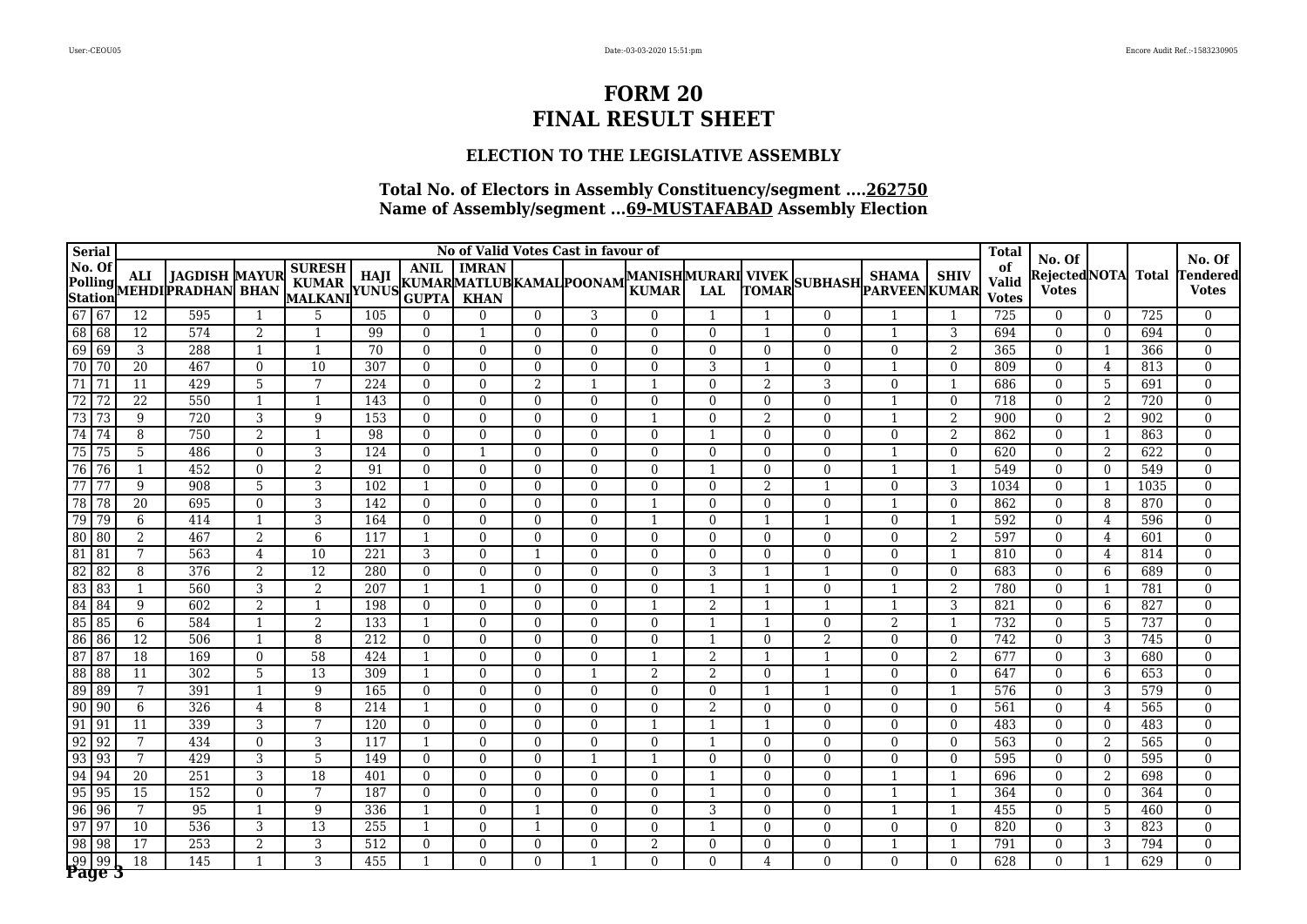### **ELECTION TO THE LEGISLATIVE ASSEMBLY**

| <b>Serial</b>    |                                    |                                                                                 |                          |                                                          |            |                |                      |                      | No of Valid Votes Cast in favour of |                                           |                |                                  |                          |                          |                          | <b>Total</b>                       | No. Of                        |                 |              | No. Of                   |
|------------------|------------------------------------|---------------------------------------------------------------------------------|--------------------------|----------------------------------------------------------|------------|----------------|----------------------|----------------------|-------------------------------------|-------------------------------------------|----------------|----------------------------------|--------------------------|--------------------------|--------------------------|------------------------------------|-------------------------------|-----------------|--------------|--------------------------|
| No. Of           | <b>ALI</b>                         | <b>JAGDISH MAYUR</b><br>Polling ALI JAGDISH MAYUR<br>Station MEHDI PRADHAN BHAN |                          | <b>SURESH</b><br>KUMAR   114JI   KUMARMATLUBKAMAL POONAM |            | <b>ANIL</b>    | <b>IMRAN</b>         |                      |                                     | <b>MANISHMURARI VIVEK</b><br><b>KUMAR</b> | <b>LAL</b>     | TOMAR                            | SUBHASH PARVEEN KUMAR    | <b>SHAMA</b>             | <b>SHIV</b>              | of<br><b>Valid</b><br><b>Votes</b> | Rejected NOTA<br><b>Votes</b> |                 | <b>Total</b> | endered<br><b>Votes</b>  |
| 100 100          | 7                                  | 775                                                                             | $\overline{0}$           |                                                          | 187        | $\overline{2}$ | $\Omega$             |                      | $\Omega$                            | $\Omega$                                  | $\Omega$       | $\overline{0}$                   | $\overline{2}$           |                          |                          | 983                                | $\mathbf{0}$                  | 4               | 987          | $\Omega$                 |
| 101 101          | 11                                 | 735                                                                             | 3                        | 9                                                        | 156        | $\Omega$       | $\Omega$             |                      | $\Omega$                            | $\Omega$                                  |                | $\Omega$                         |                          |                          | $\overline{2}$           | 920                                | $\Omega$                      | 7               | 927          | $\Omega$                 |
| 102 102          | $\overline{12}$                    | 591                                                                             | $\mathbf{0}$             | $\Omega$                                                 | 211        | $\Omega$       | $\overline{0}$       | $\Omega$             | 9                                   | $\Omega$                                  | $\Omega$       | $\overline{0}$                   | $\mathbf{0}$             | $\mathbf{0}$             | $\overline{2}$           | 825                                | $\mathbf{0}$                  | $\overline{5}$  | 830          | $\Omega$                 |
| 103 103          | $\overline{18}$                    | 653                                                                             | 3                        | 8                                                        | 213        | $\Omega$       | $\Omega$             | $\Omega$             |                                     | $\overline{2}$                            |                | $\Omega$                         | $\overline{1}$           | $\Omega$                 | $\overline{1}$           | 901                                | $\Omega$                      | 6               | 907          | $\Omega$                 |
| 104 104          | 10                                 | 454                                                                             | $\overline{4}$           | $\mathbf{1}$                                             | 85         |                | $\Omega$             | $\Omega$             | $\Omega$                            | $\Omega$                                  | $\Omega$       | $\Omega$                         | $\mathbf{0}$             | $\Omega$                 | $\overline{1}$           | 556                                | $\Omega$                      | 2               | 558          | $\Omega$                 |
| 105 105          | $\overline{4}$                     | 753                                                                             | $\mathbf{0}$             | $\mathbf{1}$                                             | 191        | $\Omega$       | $\mathbf{0}$         | $\Omega$             |                                     |                                           | $\Omega$       | $\overline{0}$                   | $\overline{1}$           | $\mathbf{0}$             | $\overline{1}$           | 953                                | $\mathbf{0}$                  | $5\phantom{.0}$ | 958          | $\mathbf{0}$             |
| 106 106          | 21                                 | 698                                                                             | 3                        | $\mathbf{1}$                                             | 113        | $\Omega$       | $\Omega$             |                      | $\overline{2}$                      | $\Omega$                                  | $\Omega$       | $\Omega$                         | $\Omega$                 | $\Omega$                 | $\mathbf{1}$             | 840                                | $\Omega$                      | 3               | 843          | $\Omega$                 |
| 107 107          | 6                                  | 724                                                                             | $\overline{2}$           | $\overline{4}$                                           | 78         | $\Omega$       | $\overline{0}$       | $\Omega$             | $\theta$                            | 5                                         |                |                                  | $\mathbf{0}$             |                          | $\Omega$                 | 822                                | $\mathbf{0}$                  | $\mathbf{1}$    | 823          | $\mathbf{0}$             |
| 108 108          | $\overline{38}$                    | 3                                                                               | $\Omega$                 | 2                                                        | 762        | $\mathbf{1}$   | $\Omega$             | $\Omega$             | $\Omega$                            | $\Omega$                                  |                | $\overline{4}$                   | $\Omega$                 |                          |                          | 813                                | $\Omega$                      | 2               | 815          | $\Omega$                 |
| 109 109          | 76                                 | 79                                                                              | $\Omega$                 | $\Omega$                                                 | 401        | $\mathbf{1}$   | $\theta$             | $\Omega$             | $\theta$                            | 18                                        | $\Omega$       | $\overline{0}$                   | $\mathbf{0}$             | $\mathbf{0}$             | $\overline{1}$           | 576                                | $\mathbf{0}$                  | 1               | 577          | $\mathbf{0}$             |
| 110 110          | $\overline{38}$                    | 3                                                                               | $\mathbf{0}$             | 3                                                        | 536        | $\overline{4}$ | $\mathbf{0}$         | $\mathbf{0}$         | $\mathbf{0}$                        | $\overline{0}$                            | $\overline{2}$ | $\overline{\phantom{0}}$         | $\mathbf{0}$             | $\mathbf{0}$             | -1                       | 588                                | $\mathbf{0}$                  | 1               | 589          | $\mathbf{0}$             |
| 111 111          | 95                                 | 17                                                                              | $\theta$                 | 3                                                        | 760        | 2              | $\mathbf{0}$         | $\Omega$             | $\Omega$                            | $\mathbf{1}$                              | $\mathbf{1}$   | 3                                | $\overline{0}$           | $\overline{0}$           | $\Omega$                 | 882                                | $\overline{0}$                | 2               | 884          | $\mathbf{0}$             |
| 112 112          | 128                                | $\overline{30}$                                                                 | $\Omega$                 | $\mathbf{0}$                                             | 457        | 2              | $\mathbf{0}$         | $\overline{0}$       | $\mathbf{0}$                        | 2                                         | $\mathbf{0}$   | 3                                | $\mathbf{0}$             | $\mathbf{0}$             | $\mathbf{0}$             | 622                                | $\overline{0}$                | $\overline{0}$  | 622          | $\mathbf{0}$             |
| 113 113          | 65                                 | $\overline{28}$                                                                 | $\Omega$                 | $\Omega$                                                 | 459        | $\mathbf{1}$   | $\mathbf{1}$         | $\Omega$             | $\Omega$                            | $\Omega$                                  | $\mathbf{1}$   | $\mathbf{0}$                     | $\mathbf{0}$             | $\Omega$                 | $\Omega$                 | 555                                | $\Omega$                      | 1               | 556          | $\mathbf{0}$             |
| 114 114          | 30                                 | 163                                                                             | $\overline{4}$           | 2                                                        | 400        | $\Omega$       | $\mathbf{0}$         | $\Omega$             | $\mathbf{0}$                        |                                           | 3              | $\mathbf{1}$                     | $\overline{1}$           | $\Omega$                 | $\Omega$                 | 605                                | $\mathbf{0}$                  | 1               | 606          | $\mathbf{0}$             |
| 115 115          | $\overline{25}$                    | $\overline{71}$                                                                 | $\mathbf{1}$             | $\Omega$                                                 | 407        | 1              | $\mathbf{0}$         | $\Omega$             | $\Omega$                            | $\Omega$                                  | $\mathbf{0}$   | $\overline{2}$                   | $\Omega$                 | $\Omega$                 | $\Omega$                 | 507                                | $\mathbf{0}$                  | $\overline{0}$  | 507          | $\mathbf{0}$             |
| 116 116          | 21                                 | 384                                                                             | $\mathbf{1}$             | $\Omega$                                                 | 496        | $\Omega$       | $\mathbf{0}$         | $\Omega$             | $\Omega$                            | $\Omega$                                  | 2              | $\mathbf{0}$                     | $\mathbf{1}$             | $\mathbf{0}$             | 2                        | 907                                | $\overline{0}$                | 3               | 910          | $\mathbf{0}$             |
| 117 117          | 8                                  | 315                                                                             | $\mathbf{1}$             | $\overline{2}$                                           | 438        | $\Omega$       | 2                    | $\Omega$             |                                     | $\Omega$                                  | $\overline{2}$ | -1                               | $\Omega$                 | $\mathbf{1}$             | $\Omega$                 | 771                                | $\Omega$                      | $\overline{0}$  | 771          | $\mathbf{0}$             |
| 118 118          | 9                                  | 515                                                                             | $\Omega$                 | 6                                                        | 299        | 1              | $\mathbf{1}$         | $\mathbf 1$          | -1                                  | -1                                        | 3              | 2                                | $\overline{1}$           | $\mathbf{1}$             | 2                        | 843                                | $\Omega$                      | 5               | 848          | $\Omega$                 |
| 119 119          | $5\phantom{.0}$                    | 497                                                                             | $\overline{2}$           | 3                                                        | 371        | $\mathbf{1}$   | $\theta$             | $\mathbf{1}$         | 2                                   | $\Omega$                                  | 2              | $\mathbf{0}$                     |                          |                          | $\overline{1}$           | 887                                | $\Omega$                      | $\overline{4}$  | 891          | $\mathbf{0}$             |
| 120 120          | $\overline{33}$                    | $\overline{371}$                                                                | 5                        | $\overline{7}$                                           | 588        | 2              | $\Omega$             | -1                   |                                     | $\Omega$                                  | $\overline{2}$ | -1                               | $\mathbf{1}$             | $\Omega$                 | $\overline{2}$           | 1014                               | $\Omega$                      | 7               | 1021         | $\mathbf{0}$             |
| 121127           | 15                                 | 499                                                                             | 3                        | 11<br>7                                                  | 318        | $\Omega$       | $\Omega$             |                      | $\Omega$                            | $\Omega$                                  | 3              | $\mathbf 1$                      | $\Omega$                 | $\Omega$                 | $\overline{2}$           | 853                                | $\theta$                      | 3               | 856          | $\Omega$                 |
| 122 122          | $\overline{15}$                    | 372                                                                             | $\overline{2}$           |                                                          | 158        | $\Omega$       | $\Omega$             | $\Omega$             | $\Omega$                            | $\Omega$                                  | $\Omega$       | $\mathbf{0}$                     | $\Omega$                 | $\Omega$                 | $\Omega$                 | 554                                | $\Omega$                      | -1              | 555          | $\mathbf{0}$             |
| 123 123          | 18<br>7                            | 399                                                                             | 3                        | 5                                                        | 124        | 1              | $\Omega$             | $\Omega$             | $\Omega$                            | $\Omega$                                  |                | $\Omega$                         | $\Omega$                 | $\Omega$                 | $\overline{1}$           | 552                                | $\theta$                      | $\overline{4}$  | 556          | $\Omega$                 |
| 124 124          |                                    | 208                                                                             | $\mathbf{1}$             | 2                                                        | 274        | $\Omega$       | $\Omega$             |                      | $\Omega$                            | $\Omega$                                  | $\Omega$       | $\Omega$                         | $\Omega$                 | $\Omega$                 | $\overline{2}$           | 495                                | $\Omega$                      | 2               | 497          | $\Omega$                 |
| 125 125          | $\overline{27}$                    | 122                                                                             | $\mathbf{0}$             | $\mathbf{0}$                                             | 556        | $\overline{2}$ | $\mathbf{1}$         | $\Omega$             |                                     | $\Omega$                                  | $\Omega$       |                                  |                          | $\mathbf{0}$             | $\mathbf{0}$             | 711                                | $\theta$                      | 1               | 712          | $\mathbf{0}$             |
| 126 126          | 22                                 | $\overline{50}$                                                                 | $\Omega$                 |                                                          | 904        | 2              | $\Omega$             | $\Omega$             | $\Omega$                            | $\Omega$                                  | 4              | $\overline{4}$                   | $\Omega$                 |                          | $\mathbf{1}$             | 989                                | $\Omega$                      | $\overline{0}$  | 989          | $\Omega$                 |
| 127 12           | $\overline{26}$<br>$\overline{20}$ | $\overline{15}$<br>15                                                           | $\mathbf{0}$<br>$\Omega$ | $\overline{2}$                                           | 756<br>572 | 3              | $\Omega$<br>$\Omega$ | 0<br>0               | $\Omega$<br>$\Omega$                |                                           |                | $\overline{2}$<br>$\overline{2}$ | $\Omega$                 | $\Omega$<br>$\Omega$     | $\Omega$                 | 806                                | $\Omega$<br>$\Omega$          | -1              | 807          | $\theta$<br>$\Omega$     |
| 128 128          |                                    |                                                                                 |                          | $\mathbf{1}$                                             |            |                |                      |                      |                                     |                                           |                |                                  |                          |                          |                          | 615                                |                               | $\overline{0}$  | 615          | $\Omega$                 |
| 129 129          | $\overline{15}$                    | $\overline{75}$                                                                 | $\mathbf{0}$             | $\mathbf{1}$                                             | 839        | 3              | $\Omega$             | 0                    | $\Omega$                            | $\Omega$                                  | $\overline{4}$ | $\overline{2}$                   |                          | 3                        | $\overline{2}$           | 945                                | $\mathbf{0}$                  | 3               | 948          | $\Omega$                 |
| 130 130          | 15                                 | 6                                                                               | $\mathbf{0}$<br>$\Omega$ |                                                          | 384        | $\Omega$       | $\Omega$             | $\Omega$             | $\Omega$                            | $\Omega$<br>$\overline{2}$                | 2              | 3                                | $\mathbf{0}$             | $\mathbf{0}$<br>$\Omega$ | $\mathbf{0}$<br>$\theta$ | 411                                | $\mathbf{0}$                  | 1               | 412          |                          |
| 131 131          | 12<br>5                            | 10<br>421                                                                       | $\overline{2}$           | 2<br>$\overline{14}$                                     | 982<br>81  | 2<br>$\Omega$  | $\theta$             | $\Omega$<br>$\Omega$ | $\Omega$                            | $\Omega$                                  | 3<br>$\theta$  | $\Omega$                         | $\mathbf{0}$<br>$\Omega$ | $\Omega$                 | $\Omega$                 | 1016                               | $\theta$<br>$\Omega$          | 3               | 1019         | $\mathbf{0}$<br>$\Omega$ |
| 132132<br>Page 4 |                                    |                                                                                 |                          |                                                          |            |                |                      |                      |                                     |                                           |                |                                  |                          |                          |                          | 523                                |                               |                 | 524          |                          |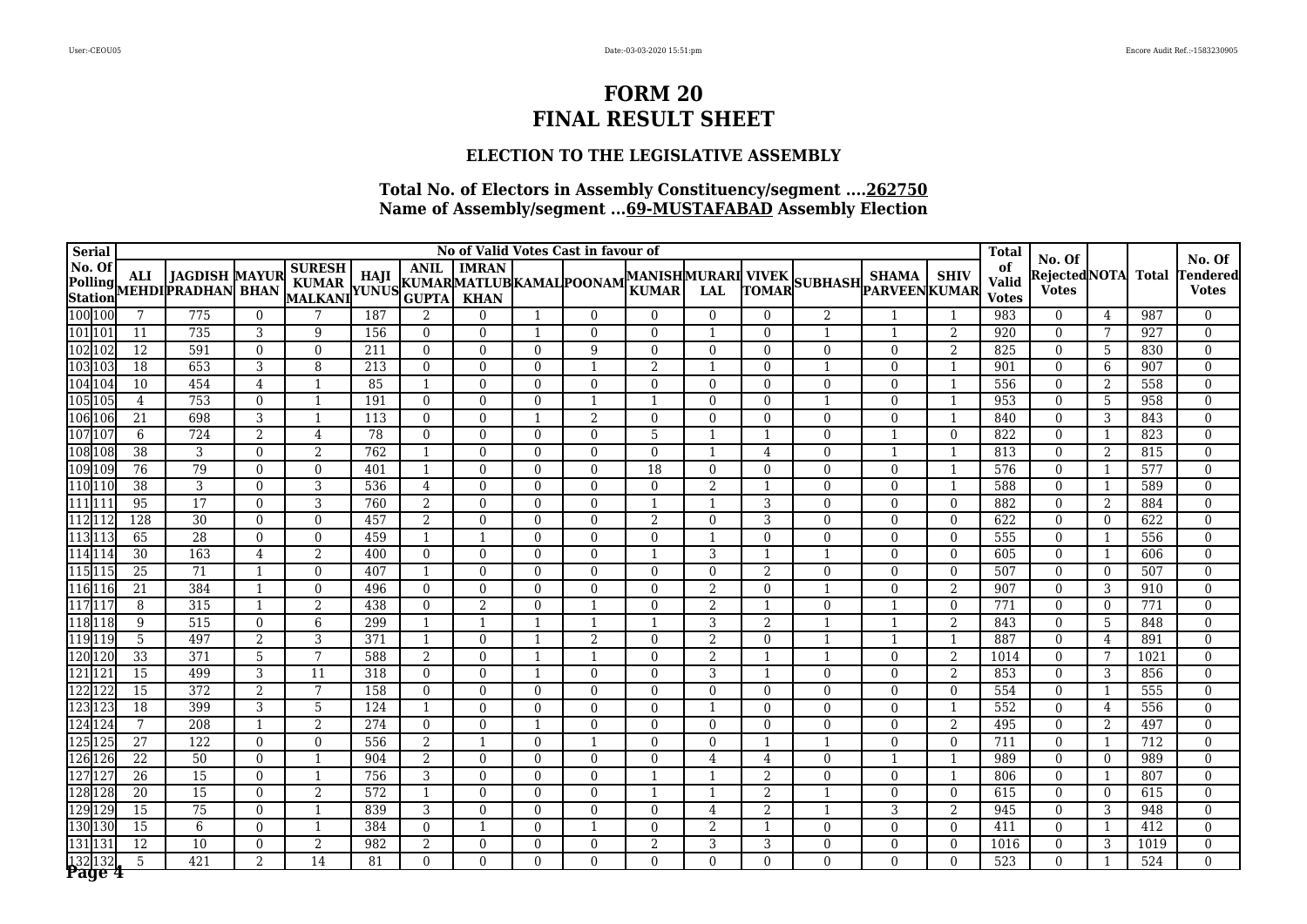### **ELECTION TO THE LEGISLATIVE ASSEMBLY**

| <b>Serial</b>     |                 |                                                   |                |                                                     |      |                |                |                | No of Valid Votes Cast in favour of |                                    |                |                          |                       |                |                | <b>Total</b>                       | No. Of                        |                |              | No. Of                   |
|-------------------|-----------------|---------------------------------------------------|----------------|-----------------------------------------------------|------|----------------|----------------|----------------|-------------------------------------|------------------------------------|----------------|--------------------------|-----------------------|----------------|----------------|------------------------------------|-------------------------------|----------------|--------------|--------------------------|
| No. Of            | ALI             | <b>JAGDISH MAYUR</b><br>Polling MEHDIPRADHAN BHAN |                | <b>SURESH</b><br>KUMAR HAJI KUMARMATLUBKAMAL POONAM |      | <b>ANIL</b>    | <b>IMRAN</b>   |                |                                     | MANISHMURARI VIVEK<br><b>KUMAR</b> | <b>LAL</b>     | TOMAR                    | SUBHASH PARVEEN KUMAR | <b>SHAMA</b>   | <b>SHIV</b>    | of<br><b>Valid</b><br><b>Votes</b> | Rejected NOTA<br><b>Votes</b> |                | <b>Total</b> | Tendered<br><b>Votes</b> |
| 133 133           | 6               | 538                                               | -1             | $\Omega$                                            | 75   | $\Omega$       | $\Omega$       | $\overline{0}$ | $\Omega$                            | $\Omega$                           | $\theta$       | $\Omega$                 | $\overline{0}$        | $\overline{0}$ | 2              | 622                                | $\overline{0}$                | $\overline{0}$ | 622          | $\mathbf{0}$             |
| 134 134           | 15              | 750                                               | 4              | $\overline{2}$                                      | 168  | -1             | $\Omega$       | $\Omega$       | -1                                  | $\Omega$                           | 3              | $\Omega$                 | $\Omega$              | $\Omega$       | -1             | 945                                | $\theta$                      | 4              | 949          | $\Omega$                 |
| 135 135           | 8               | 721                                               | 3              | $\overline{13}$                                     | 106  | $\Omega$       | $\Omega$       |                | $\Omega$                            | $\Omega$                           | $\Omega$       | $\overline{0}$           | 3                     |                | $\overline{2}$ | 858                                | $\Omega$                      | 2              | 860          | $\Omega$                 |
| 136 136           | $\overline{26}$ | 81                                                | $\mathbf{1}$   | 3                                                   | 595  | 3              | $\overline{0}$ | $\Omega$       | $\mathbf{0}$                        | $\Omega$                           | $\mathbf{0}$   |                          | $\mathbf{0}$          | $\mathbf{0}$   | $\mathbf{0}$   | 710                                | $\overline{0}$                | 2              | 712          | $\mathbf{0}$             |
| 137 137           | 11              | 481                                               | $\mathbf{0}$   | 3                                                   | 83   |                | $\Omega$       | $\Omega$       | $\Omega$                            | $\Omega$                           | $\Omega$       | $\Omega$                 | $\mathbf{0}$          |                | $\mathbf{1}$   | 581                                | $\theta$                      | 2              | 583          | $\Omega$                 |
| 138 138           | $\mathbf{0}$    | 333                                               | $\overline{2}$ | 7                                                   | 116  | $\overline{0}$ | $\Omega$       | $\Omega$       | $\Omega$                            | $\Omega$                           | $\Omega$       | $\overline{0}$           |                       | $\mathbf{0}$   | $\mathbf{0}$   | 459                                | $\mathbf{0}$                  | 2              | 461          | $\Omega$                 |
| 139 139           | 17              | 781                                               | $\overline{2}$ | 3                                                   | 200  | $\mathbf{1}$   | $\Omega$       |                | $\Omega$                            | $\Omega$                           | $\Omega$       | $\Omega$                 | $\Omega$              | $\Omega$       | $\overline{2}$ | 1007                               | $\Omega$                      | 3              | 1010         | $\Omega$                 |
| 140 140           | 6               | 471                                               | $\Omega$       | 10                                                  | 229  | $\mathbf{1}$   | $\Omega$       | $\Omega$       | $\Omega$                            |                                    |                |                          | $\Omega$              | $\Omega$       | $\overline{1}$ | 721                                | $\theta$                      | 1              | 722          | $\Omega$                 |
| 141 141           | 19              | 167                                               | $\mathbf{0}$   | $\mathbf{1}$                                        | 594  | $\overline{0}$ | $\Omega$       | $\Omega$       | $\Omega$                            |                                    | 5              | 3                        | $\mathbf{0}$          | $\mathbf{0}$   | $\mathbf{0}$   | 790                                | $\mathbf{0}$                  | $\overline{4}$ | 794          | $\mathbf{0}$             |
| 142 142           | 9               | 196                                               | $\mathbf{1}$   | 5                                                   | 556  |                |                |                | $\Omega$                            |                                    | $\Omega$       | $\Omega$                 | $\Omega$              | $\Omega$       |                | 772                                | $\Omega$                      | 2              | 774          | $\Omega$                 |
| 143 143           | 19              | 311                                               | 2              | $\overline{2}$                                      | 709  | $\mathbf{1}$   | $\theta$       |                | $\theta$                            | $\overline{2}$                     | $\overline{2}$ |                          | $\mathbf{0}$          |                | $\overline{1}$ | 1052                               | $\mathbf{0}$                  | 1              | 1053         | $\mathbf{0}$             |
| 144 144           | $\overline{23}$ | 239                                               | $\mathbf{0}$   | $\mathbf{1}$                                        | 431  | $\overline{0}$ | $\overline{0}$ |                |                                     | $\mathbf{0}$                       | $\mathbf{0}$   | $\overline{\phantom{0}}$ | $\mathbf{0}$          | $\mathbf{0}$   | $\overline{1}$ | 698                                | $\mathbf{0}$                  | 2              | 700          | $\mathbf{0}$             |
| 145 145           | 10              | 359                                               | -1             | 4                                                   | 200  | $\mathbf{1}$   | $\Omega$       | $\Omega$       | $\Omega$                            | $\Omega$                           | -1             | $\Omega$                 | $\mathbf{1}$          | $\mathbf{1}$   | $\Omega$       | 578                                | $\theta$                      | $\overline{0}$ | 578          | $\Omega$                 |
| 146 146           | $\overline{17}$ | 64                                                | $\mathbf{0}$   | $\mathbf{1}$                                        | 536  | $\overline{0}$ | $\overline{0}$ | $\overline{0}$ | $\mathbf{0}$                        | $\overline{0}$                     | 4              | $\overline{\phantom{0}}$ | $\overline{1}$        | $\mathbf{0}$   | 3              | 627                                | $\mathbf{0}$                  | 2              | 629          | $\mathbf{0}$             |
| 147 147           | 16              | 225                                               | $\mathbf{1}$   | $\mathbf{1}$                                        | 402  | 2              | $\overline{1}$ | $\overline{0}$ | $\mathbf{0}$                        | 2                                  | $\mathbf{0}$   | $\overline{1}$           | $\mathbf{0}$          | $\overline{1}$ | -1             | 653                                | $\mathbf{0}$                  | 1              | 654          | $\mathbf{0}$             |
| 148 148           | $\overline{26}$ | 229                                               | $\mathbf{0}$   | $\Omega$                                            | 508  | $\mathbf{1}$   | $\mathbf{0}$   |                | $\mathbf{0}$                        | $\overline{4}$                     | $\mathbf{0}$   | $\overline{1}$           | $\mathbf{0}$          | $\mathbf{0}$   | 1              | 771                                | $\overline{0}$                | $\overline{0}$ | 771          | $\mathbf{0}$             |
| 149 149           | $\overline{30}$ | 120                                               | $\mathbf{0}$   | 3                                                   | 530  | $\mathbf{1}$   | $\mathbf{0}$   | $\Omega$       | $\mathbf{0}$                        | 2                                  |                | $\overline{2}$           | $\mathbf{0}$          | $\mathbf{0}$   | $\mathbf{0}$   | 689                                | $\mathbf{0}$                  | 1              | 690          | $\mathbf{0}$             |
| 150 150           | 10              | 256                                               | 2              | $\overline{4}$                                      | 321  | $\mathbf{1}$   | $\Omega$       | $\Omega$       | $\Omega$                            | $\Omega$                           | 2              | $\mathbf{0}$             | $\Omega$              | $\Omega$       | $\Omega$       | 596                                | $\mathbf{0}$                  | 1              | 597          | $\mathbf{0}$             |
| 151 151           | 20              | 313                                               | $\overline{2}$ | $\overline{4}$                                      | 312  | 2              | $\Omega$       | $\Omega$       | $\Omega$                            | $\overline{1}$                     | $\theta$       | $\mathbf{0}$             | $\Omega$              | $\theta$       | $\Omega$       | 654                                | $\mathbf{0}$                  | 1              | 655          | $\mathbf{0}$             |
| 152 152           | $\overline{28}$ | $\overline{36}$                                   | $\mathbf{0}$   | $\overline{2}$                                      | 539  | $\mathbf{1}$   | $\mathbf{0}$   | $\Omega$       | $\boldsymbol{2}$                    | $\Omega$                           | 4              | 3                        | $\mathbf{0}$          | $\mathbf{0}$   | $\mathbf{0}$   | 615                                | $\mathbf{0}$                  | 2              | 617          | $\mathbf{0}$             |
| 153 153           | 8               | 544                                               | $\Omega$       | 4                                                   | 171  | $\theta$       | $\Omega$       | -1             | $\Omega$                            | $\Omega$                           | 2              | $\Omega$                 | $\Omega$              | $\Omega$       | $\Omega$       | 730                                | $\Omega$                      | 2              | 732          | $\Omega$                 |
| 154 154           | $\overline{13}$ | 373                                               | $\mathbf{1}$   | $\Omega$                                            | 299  | 2              | $\Omega$       | $\overline{2}$ | $\Omega$                            | $\Omega$                           | $\Omega$       | $\Omega$                 | $\mathbf{1}$          |                | $\overline{1}$ | 693                                | $\Omega$                      | 2              | 695          | $\mathbf{0}$             |
| 155 155           | 8               | 311                                               | $\Omega$       | $\mathbf{1}$                                        | 454  | $\theta$       | $\Omega$       | 1              | $\Omega$                            | $\Omega$                           | $\Omega$       | $\Omega$                 | $\mathbf{1}$          | $\Omega$       | $\overline{1}$ | 777                                | $\Omega$                      | 2              | 779          | $\Omega$                 |
| 156 156           | 8               | 492                                               | $\mathbf{1}$   | $\mathbf{1}$                                        | 292  | 1              | $\Omega$       |                | $\Omega$                            | $\Omega$                           | $\Omega$       | 3                        | $\Omega$              |                | $\Omega$       | 800                                | $\Omega$                      | 1              | 801          | $\mathbf{0}$             |
| 157 157           | 16              | 450                                               | $\overline{2}$ | $\mathbf{1}$                                        | 362  | 2              | $\mathbf{0}$   | $\overline{0}$ | $\Omega$                            | $\overline{2}$                     | 2              | $\overline{0}$           | $\overline{1}$        |                | $\overline{1}$ | 840                                | $\mathbf{0}$                  | 2              | 842          | $\mathbf{0}$             |
| 158 158           | $\overline{23}$ | 450                                               | $\theta$       | 5                                                   | 488  | $\Omega$       | $\Omega$       | $\Omega$       |                                     | $\Omega$                           | $\Omega$       | $\Omega$                 | $\Omega$              | $\Omega$       | -1             | 968                                | $\theta$                      | $\overline{0}$ | 968          | $\Omega$                 |
| 159 159           | 14              | 372                                               | $\mathbf{1}$   | 3                                                   | 189  | $\Omega$       | 1              | $\Omega$       |                                     | $\Omega$                           | 2              | $\overline{0}$           | $\mathbf{0}$          |                | $\overline{2}$ | 586                                | $\Omega$                      | 2              | 588          | $\theta$                 |
| 160 160           | $\overline{21}$ | 237                                               | $\mathbf{0}$   | $\overline{2}$                                      | 539  | $\Omega$       | $\overline{0}$ | $\Omega$       | $\mathbf{0}$                        |                                    | $\overline{2}$ | $\overline{2}$           | $\overline{0}$        |                | $\mathbf{0}$   | 805                                | $\mathbf{0}$                  | $\overline{0}$ | 805          | $\mathbf{0}$             |
| 161 16.           | 16              | $\overline{2}$                                    |                | -1                                                  | 703  | 3              | $\Omega$       | 0              | $\Omega$                            | $\Omega$                           | $\Omega$       | $\overline{2}$           | $\Omega$              | $\Omega$       | $\Omega$       | 728                                | $\Omega$                      | 5              | 733          | $\Omega$                 |
| 162 162           | $\overline{14}$ | $\mathbf{1}$                                      | $\mathbf{0}$   | $\overline{2}$                                      | 1057 | 5              | $\mathbf{0}$   | 0              | $\mathbf{0}$                        |                                    | $\overline{2}$ | $\overline{2}$           | $\overline{0}$        | $\mathbf{0}$   | $\mathbf{1}$   | 1085                               | $\mathbf{0}$                  | 1              | 1086         | $\mathbf{0}$             |
| 163 163           | 14              | $\mathbf{1}$                                      | $\theta$       | 3                                                   | 934  | $\overline{4}$ | $\Omega$       | 2              | $\theta$                            | $\Omega$                           | 2              | 5                        |                       | $\Omega$       | $\Omega$       | 966                                | $\Omega$                      | 1              | 967          | $\Omega$                 |
| 164 164           | 14              | $\overline{0}$                                    | $\Omega$       | $\Omega$                                            | 463  | $\Omega$       | $\Omega$       | $\Omega$       | $\Omega$                            | $\Omega$                           | 2              | $\overline{2}$           | $\mathbf{0}$          | $\Omega$       | $\overline{1}$ | 482                                | $\Omega$                      | 1              | 483          | $\mathbf{0}$             |
| 165 165<br>Page 5 | $\overline{20}$ | $\Omega$                                          | $\mathbf{1}$   | $\mathbf{1}$                                        | 853  | 3              | $\mathbf{1}$   |                |                                     | $\Omega$                           | 3              | 6                        | $\Omega$              | $\Omega$       | $\Omega$       | 890                                | $\Omega$                      | $\theta$       | 890          | $\Omega$                 |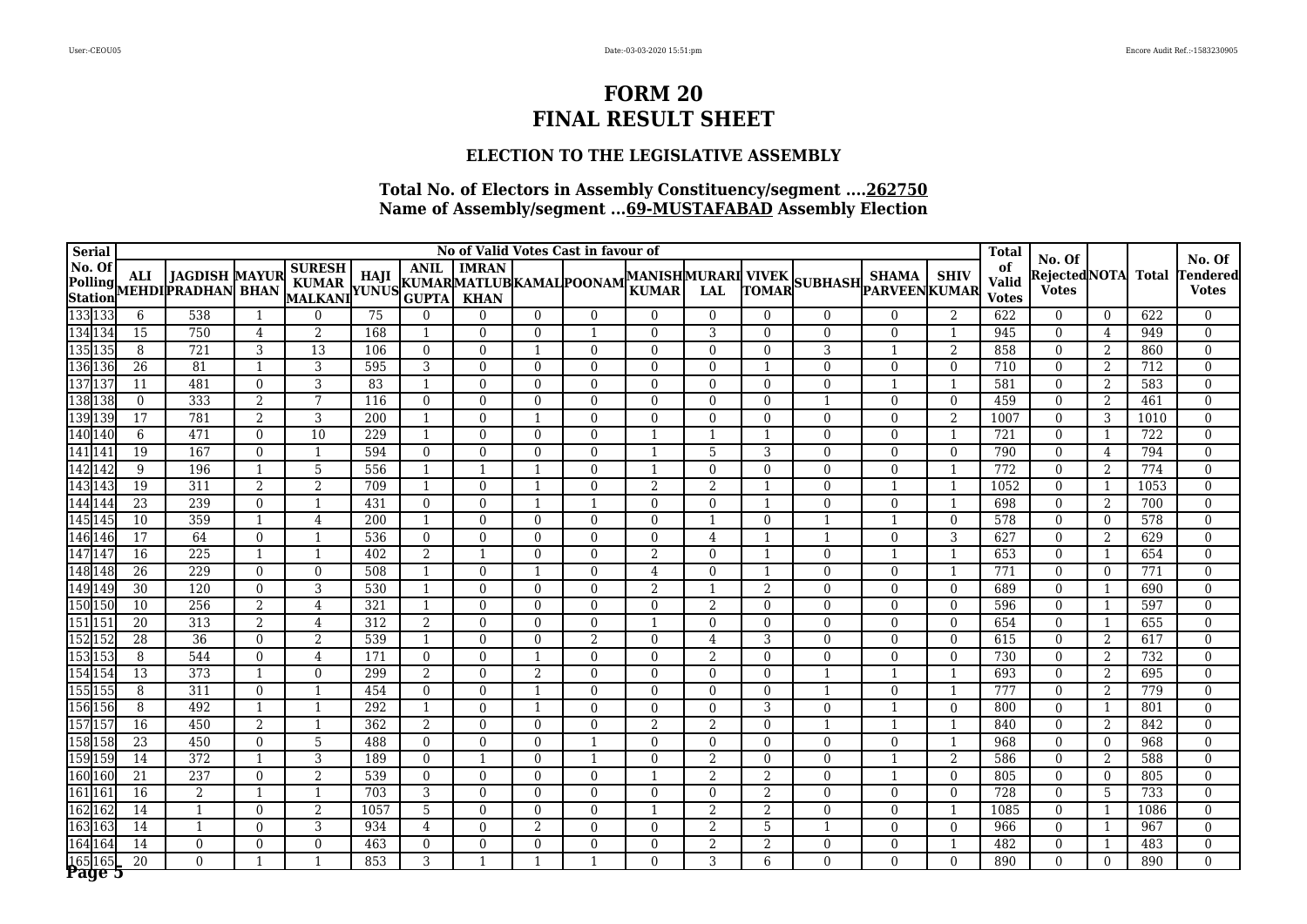### **ELECTION TO THE LEGISLATIVE ASSEMBLY**

| <b>Serial</b>     |                  |                                                                                 |                |                                                          |      |                              |                |                | No of Valid Votes Cast in favour of |                                           |                |                          |                      |                |                | <b>Total</b>                       | No. Of                        |                                |              | No. Of                  |
|-------------------|------------------|---------------------------------------------------------------------------------|----------------|----------------------------------------------------------|------|------------------------------|----------------|----------------|-------------------------------------|-------------------------------------------|----------------|--------------------------|----------------------|----------------|----------------|------------------------------------|-------------------------------|--------------------------------|--------------|-------------------------|
| No. Of            | <b>ALI</b>       | <b>JAGDISH MAYUR</b><br>Polling ALI JAGDISH MAYUR<br>Station MEHDI PRADHAN BHAN |                | <b>SURESH</b><br>KUMAR   114JI   KUMARMATLUBKAMAL POONAM |      | <b>ANIL</b>                  | <b>IMRAN</b>   |                |                                     | <b>MANISHMURARI VIVEK</b><br><b>KUMAR</b> | <b>LAL</b>     | TOMAR                    | SUBHASH PARVEENKUMAR | <b>SHAMA</b>   | <b>SHIV</b>    | of<br><b>Valid</b><br><b>Votes</b> | Rejected NOTA<br><b>Votes</b> |                                | <b>Total</b> | endered<br><b>Votes</b> |
| 166 166           | 19               |                                                                                 | $\overline{0}$ | 6                                                        | 996  |                              | $\Omega$       | $\Omega$       | $\Omega$                            | $\Omega$                                  | 3              | 8                        | $\mathbf{0}$         | $\Omega$       |                | 1035                               | $\mathbf{0}$                  | 3                              | 1038         | $\mathbf{0}$            |
| 167 167           | 110              | $\mathbf{1}$                                                                    | $\theta$       | $\Omega$                                                 | 804  |                              | $\Omega$       | $\Omega$       |                                     | $\Omega$                                  |                | 3                        |                      | $\Omega$       | 2              | 924                                | $\Omega$                      | -1                             | 925          | $\Omega$                |
| 168 168           | $\overline{21}$  | 8                                                                               | $\mathbf{0}$   | 3                                                        | 593  | 6                            | $\overline{0}$ | $\Omega$       | $\mathbf{0}$                        |                                           | 2              | $\overline{0}$           | $\mathbf{0}$         | $\mathbf{0}$   | $\mathbf{0}$   | 634                                | $\mathbf{0}$                  | $\overline{0}$                 | 634          | $\theta$                |
| 169 169           | $\overline{23}$  | $\Omega$                                                                        | $\Omega$       | $\Omega$                                                 | 737  | $\overline{4}$               | $\Omega$       | $\Omega$       | $\Omega$                            | $\Omega$                                  | 3              | $\mathbf 1$              | $\Omega$             |                | $\theta$       | 769                                | $\Omega$                      | $\overline{0}$                 | 769          | $\Omega$                |
| 170 170           | 8                | 575                                                                             | $\overline{2}$ | 2                                                        | 245  | $\overline{0}$               | $\mathbf{1}$   | $\Omega$       | $\Omega$                            |                                           | $\Omega$       | $\mathbf{0}$             | $\mathbf{0}$         | $\mathbf{0}$   | $\overline{2}$ | 836                                | $\mathbf{0}$                  | 2                              | 838          | $\Omega$                |
| 17117             | $\overline{32}$  | 413                                                                             | $\mathbf{0}$   | $\mathbf{0}$                                             | 263  | $\overline{0}$               | $\mathbf{0}$   | $\Omega$       | $\Omega$                            | $\Omega$                                  | $\Omega$       | $\overline{0}$           | $\mathbf{0}$         |                | $\mathbf{1}$   | 710                                | $\mathbf{0}$                  | 2                              | 712          | $\mathbf{0}$            |
| 172 172           | 21               | 543                                                                             | 3              | 2                                                        | 305  | $\theta$                     | $\Omega$       | $\Omega$       |                                     |                                           | $\Omega$       | $\Omega$                 | $\mathbf{0}$         | 2              | $\overline{2}$ | 880                                | $\Omega$                      | 3                              | 883          | $\Omega$                |
| 173 173           | 106              | 39                                                                              | $\mathbf{0}$   | $\overline{3}$                                           | 309  | $\mathbf{1}$                 |                | $\Omega$       | $\Omega$                            | $\Omega$                                  | $\mathbf{0}$   |                          | $\mathbf{0}$         | $\mathbf{0}$   | $\mathbf{1}$   | 461                                | $\mathbf{0}$                  | $\overline{0}$                 | 461          | $\mathbf{0}$            |
| 174 174           | 99               | $\overline{71}$                                                                 | $\mathbf{1}$   | $\overline{4}$                                           | 549  | 1                            | $\Omega$       | $\Omega$       | $\Omega$                            |                                           |                | 3                        |                      | $\Omega$       | 3              | 734                                | $\Omega$                      | $\overline{4}$                 | 738          | $\Omega$                |
| 175 175           | $\overline{37}$  | 6                                                                               | $\Omega$       | $\mathbf{1}$                                             | 895  | 2                            | $\theta$       |                | $\theta$                            | $\mathbf{1}$                              | $\overline{2}$ | 6                        | $\mathbf{0}$         | $\mathbf{0}$   | $\overline{1}$ | 952                                | $\mathbf{0}$                  | 1                              | 953          | $\mathbf{0}$            |
| 176 176           | 50               | 3                                                                               | $\mathbf{0}$   | 7                                                        | 1166 | 2                            | $\mathbf{0}$   | $\mathbf{0}$   | $\mathbf{0}$                        | 2                                         | $\mathbf{1}$   | $\mathbf{0}$             | $\mathbf{0}$         | 2              | $\overline{1}$ | 1234                               | $\mathbf{0}$                  | 3                              | 1237         | $\mathbf{0}$            |
| 177 177           | 30               | 41                                                                              | 4              | $\Omega$                                                 | 824  | $\Omega$                     | $\mathbf{0}$   | -1             | $\Omega$                            | $\Omega$                                  | 3              | 2                        | $\mathbf{1}$         | $\overline{0}$ | 2              | 908                                | $\overline{0}$                | $\overline{0}$                 | 908          | $\mathbf{0}$            |
| 178 178           | 8                | 410                                                                             | $\mathbf{0}$   | 1                                                        | 148  | $\overline{0}$               | $\mathbf{0}$   | $\overline{0}$ | $\mathbf{0}$                        | $\Omega$                                  | $\mathbf{0}$   | $\mathbf{0}$             | $\mathbf{0}$         | 3              | $\mathbf{0}$   | 570                                | $\overline{0}$                | 1                              | 571          | $\mathbf{0}$            |
| 179 179           | 10               | 535                                                                             | 2              | 3                                                        | 186  | $\Omega$                     | $\mathbf{0}$   | $\Omega$       | $\Omega$                            | $\Omega$                                  | $\Omega$       | $\mathbf 1$              | $\mathbf{1}$         | $\Omega$       | $\overline{1}$ | 739                                | $\Omega$                      | 1                              | 740          | $\mathbf{0}$            |
| 180 180           | 15               | 520                                                                             | 3              | $\overline{2}$                                           | 213  | $\mathbf{1}$                 | $\mathbf{0}$   | $\Omega$       | $\mathbf{0}$                        | $\Omega$                                  | $\mathbf{0}$   | 2                        | $\mathbf{0}$         | $\mathbf{0}$   | $\mathbf{0}$   | 756                                | $\mathbf{0}$                  | 2                              | 758          | $\mathbf{0}$            |
| 181 181           | $\overline{22}$  | $\mathbf{1}$                                                                    | $\mathbf{0}$   | $\mathbf{1}$                                             | 887  | 1                            | $\mathbf{0}$   | $\Omega$       | $\Omega$                            | 2                                         | $\mathbf{0}$   | $\mathbf{0}$             | $\overline{1}$       | $\overline{1}$ | $\Omega$       | 916                                | $\mathbf{0}$                  | 2                              | 918          | $\mathbf{0}$            |
| 182 182           | $\overline{25}$  | $\overline{1}$                                                                  | $\Omega$       | 5                                                        | 990  | 3                            | $\mathbf{0}$   | $\Omega$       | $\mathbf{0}$                        | $\Omega$                                  | 2              | $\overline{\phantom{0}}$ | $\mathbf{0}$         | $\Omega$       | $\Omega$       | 1027                               | $\overline{0}$                | 1                              | 1028         | $\mathbf{0}$            |
| 183 183           | $\boldsymbol{9}$ | 10                                                                              | $\Omega$       | $\Omega$                                                 | 778  | $\Omega$                     | $\Omega$       | $\Omega$       | $\Omega$                            | $\Omega$                                  | $\Omega$       | $\mathbf{0}$             | $\Omega$             | $\theta$       | $\mathbf{1}$   | 798                                | $\mathbf{0}$                  | $\overline{0}$                 | 798          | $\mathbf{0}$            |
| 184 184           | 20               | 2                                                                               | $\Omega$       | 5                                                        | 914  | 3                            | 2              | $\Omega$       | $\Omega$                            | $\Omega$                                  | -1             | -1                       | $\Omega$             | $\Omega$       | $\Omega$       | 948                                | $\Omega$                      | $\Omega$                       | 948          | $\Omega$                |
| 185 185           | 19               | $\overline{1}$                                                                  | $\Omega$       | $\mathbf{1}$                                             | 834  | $\overline{4}$               | $\theta$       | $\Omega$       | $\Omega$                            | $\Omega$                                  |                | $\Omega$                 | $\Omega$             | $\mathbf{0}$   | $\Omega$       | 860                                | $\Omega$                      | $\overline{0}$                 | 860          | $\mathbf{0}$            |
| 186 186           | 68               | 8                                                                               | $\Omega$       | $\mathbf{1}$                                             | 639  | $\mathbf{1}$                 | $\Omega$       | $\Omega$       | $\Omega$                            | $\Omega$                                  | $\Omega$       | $\overline{4}$           | $\Omega$             |                | -1             | $\overline{723}$                   | $\Omega$                      | $\overline{0}$                 | 723          | $\mathbf{0}$            |
| 187187            | $\overline{31}$  | $\overline{2}$                                                                  | $\Omega$       | 5                                                        | 767  | 1                            | $\Omega$       | $\Omega$       | $\Omega$                            | $\Omega$                                  | $\Omega$       | $\Omega$                 | $\mathbf{1}$         | $\Omega$       | -1             | 808                                | $\theta$                      | $\overline{0}$                 | 808          | $\Omega$                |
| 188 188           | $\overline{25}$  | $\mathbf{1}$                                                                    | $\Omega$       | $\mathbf{1}$                                             | 845  | 2                            | $\Omega$       | $\Omega$       | $\Omega$                            | $\Omega$                                  | 2              | $\overline{4}$           | $\Omega$             | $\overline{2}$ | $\mathbf{0}$   | 882                                | $\Omega$                      | 3                              | 885          | $\mathbf{0}$            |
| 189 189           | 37               | $\overline{1}$                                                                  | $\Omega$       | -1                                                       | 555  | 2                            | 3              | $\Omega$       | $\Omega$                            | $\Omega$                                  | 3              | $\overline{2}$           | $\Omega$             | $\Omega$       | $\Omega$       | 604                                | $\theta$                      | -1                             | 605          | $\Omega$                |
| 190 190           | 80               | 9                                                                               | $\Omega$       | $\mathbf{1}$                                             | 695  | 1                            | $\Omega$       | $\Omega$       | $\Omega$                            | $\Omega$                                  | 2              | $\mathbf 1$              | $\mathbf{0}$         | $\Omega$       | $\Omega$       | 789                                | $\Omega$                      | $\overline{0}$                 | 789          | $\Omega$                |
| 191197            | 140              | 3                                                                               | $\mathbf{0}$   | $\boldsymbol{2}$                                         | 640  | $\overline{0}$               | $\overline{0}$ | $\Omega$       | $\mathbf{0}$                        | $\Omega$                                  | $\overline{2}$ | 4                        | $\mathbf{0}$         |                | $\overline{2}$ | 794                                | $\overline{0}$                | $\overline{0}$                 | 794          | $\mathbf{0}$            |
| 192 192           | 98               | $\overline{0}$                                                                  | $\Omega$       | $\overline{2}$                                           | 623  | $\mathbf{1}$                 | $\Omega$       | $\Omega$       | $\Omega$                            | $\Omega$                                  | 2              |                          | $\Omega$             | $\Omega$       | $\Omega$       | 727                                | $\Omega$                      | 2                              | 729          | $\Omega$                |
| 193 19            | $\overline{222}$ | $\overline{4}$                                                                  |                | $\overline{2}$                                           | 730  | $\Omega$                     | $\Omega$       | 0              | $\overline{2}$                      | $\Omega$                                  | $\overline{2}$ |                          | $\overline{0}$       | $\overline{2}$ | $\Omega$       | 966                                | $\Omega$                      | 3                              | 969          | $\theta$                |
| 194 194           | 8                | $\mathbf{1}$                                                                    | $\Omega$       | 1                                                        | 629  | 2                            | $\Omega$       | 0              | $\Omega$                            | $\Omega$                                  | 2              | 6                        | $\overline{2}$       | $\Omega$       | $\mathbf{1}$   | 652                                | $\Omega$                      | 1                              | 653          | $\Omega$                |
| 195 195           | $\overline{35}$  | 9                                                                               | $\mathbf{0}$   | $\overline{4}$                                           | 581  |                              | $\Omega$       | 0              | $\Omega$                            |                                           | $\Omega$       | $\theta$                 | $\overline{0}$       | $\mathbf{0}$   | $\mathbf{0}$   | 631                                | $\mathbf{0}$                  | $\overline{0}$                 | 631          | $\Omega$                |
| 196 196           | 16               | $\mathbf{1}$                                                                    | $\theta$       | $\overline{2}$                                           | 897  |                              | $\Omega$       | $\Omega$       | $\Omega$                            |                                           |                | $\theta$                 | $\overline{1}$       | $\Omega$       | $\theta$       | 920                                | $\mathbf{0}$                  | 2                              | 922          | $\Omega$                |
| 19719             | 22               | 6                                                                               | $\mathbf{0}$   | $\Omega$                                                 | 741  | $\mathbf{1}$<br>$\mathbf{1}$ | $\Omega$       | $\Omega$       | $\Omega$<br>$\Omega$                |                                           | $\Omega$       |                          | $\mathbf{0}$         | $\Omega$       | $\overline{1}$ | 773                                | $\theta$                      | $\overline{0}$<br>$\mathbf{1}$ | 773          | $\mathbf{0}$            |
| 198 198<br>Page 6 | $\overline{36}$  | 3                                                                               | $\Omega$       | $\Omega$                                                 | 533  |                              | $\Omega$       | $\Omega$       |                                     | $\Omega$                                  | $\theta$       |                          | $\Omega$             | $\Omega$       | $\Omega$       | 574                                | $\Omega$                      |                                | 575          | $\Omega$                |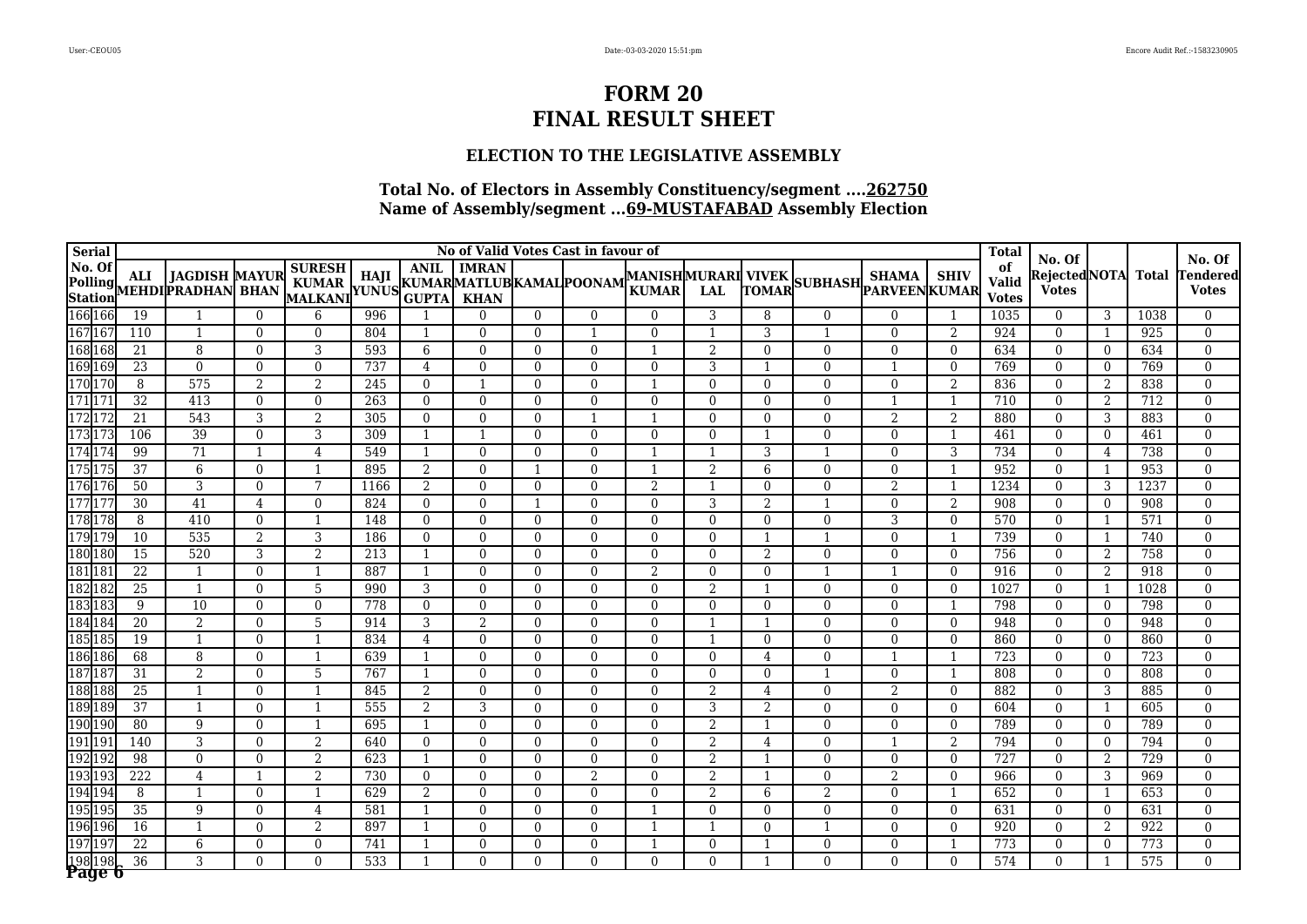### **ELECTION TO THE LEGISLATIVE ASSEMBLY**

| <b>Serial</b> |                 |                                                                                 |                |                                                           |     |                |                |              | No of Valid Votes Cast in favour of |                                           |                |                          |                       |                |                | <b>Total</b>                       | No. Of                        |                |              | No. Of                  |
|---------------|-----------------|---------------------------------------------------------------------------------|----------------|-----------------------------------------------------------|-----|----------------|----------------|--------------|-------------------------------------|-------------------------------------------|----------------|--------------------------|-----------------------|----------------|----------------|------------------------------------|-------------------------------|----------------|--------------|-------------------------|
| No. Of        | <b>ALI</b>      | <b>JAGDISH MAYUR</b><br>Polling ALI JAGDISH MAYUR<br>Station MEHDI PRADHAN BHAN |                | <b>SURESH</b><br>KUMAR   114JI   KUMARMATLUB KAMAL POONAM |     | <b>ANIL</b>    | <b>IMRAN</b>   |              |                                     | <b>MANISHMURARI VIVEK</b><br><b>KUMAR</b> | <b>LAL</b>     | TOMAR                    | SUBHASH BARVEEN KUMAR | <b>SHAMA</b>   | <b>SHIV</b>    | of<br><b>Valid</b><br><b>Votes</b> | Rejected NOTA<br><b>Votes</b> |                | <b>Total</b> | endered<br><b>Votes</b> |
| 199 199       | 61              |                                                                                 | $\overline{0}$ | $\Omega$                                                  | 959 |                |                | $\Omega$     | $\Omega$                            | $\Omega$                                  | $\theta$       | $\overline{2}$           | $\mathbf{0}$          | $\mathbf{0}$   | $\mathbf{0}$   | 1025                               | $\mathbf{0}$                  | 3              | 1028         | $\Omega$                |
| 200 200       | 45              | $\mathbf{1}$                                                                    | $\theta$       |                                                           | 993 | $\overline{4}$ | $\Omega$       | $\Omega$     | $\Omega$                            | $\Omega$                                  | 2              | $\overline{2}$           | $\Omega$              | $\Omega$       | $\Omega$       | 1048                               | $\theta$                      | $\overline{0}$ | 1048         | $\Omega$                |
| 201 201       | $\overline{51}$ | $\mathbf{1}$                                                                    | $\overline{2}$ | $\Omega$                                                  | 729 | $\overline{2}$ | $\mathbf{0}$   |              | $\Omega$                            | $\Omega$                                  | 2              | $\overline{2}$           | $\overline{0}$        |                | $\overline{2}$ | 793                                | $\mathbf{0}$                  | $\overline{0}$ | 793          | $\Omega$                |
| 202202        | 34              | $\overline{1}$                                                                  | $\Omega$       | -1                                                        | 641 | 2              | $\Omega$       | $\Omega$     | $\Omega$                            | $\Omega$                                  | 2              | $\overline{0}$           | $\Omega$              | $\Omega$       | $\Omega$       | 681                                | $\Omega$                      | 1              | 682          | $\Omega$                |
| 203203        | 19              | 3                                                                               | $\Omega$       | $\mathbf{1}$                                              | 953 | $\mathbf{1}$   | $\Omega$       | $\Omega$     | $\Omega$                            | $\Omega$                                  |                | $\overline{2}$           | $\mathbf{0}$          | $\Omega$       | $\Omega$       | 980                                | $\Omega$                      | 1              | 981          | $\Omega$                |
| 204 204       | $\overline{23}$ | $7\phantom{.}$                                                                  | $\mathbf{0}$   | $\overline{4}$                                            | 783 | $\overline{0}$ | $\overline{0}$ | $\Omega$     | $\Omega$                            | -1                                        |                |                          | $\mathbf{1}$          | $\mathbf{0}$   | $\mathbf{0}$   | 821                                | $\mathbf{0}$                  | $\mathbf{1}$   | 822          | $\mathbf{0}$            |
| 205 205       | $\overline{12}$ | $\overline{1}$                                                                  | $\Omega$       | $\mathbf{1}$                                              | 676 | $\Omega$       | $\Omega$       | $\Omega$     |                                     | $\Omega$                                  |                | $\overline{4}$           | $\mathbf{0}$          | $\Omega$       | $\Omega$       | 696                                | $\Omega$                      | $\overline{0}$ | 696          | $\Omega$                |
| 206 206       | $\overline{14}$ | $\mathbf{0}$                                                                    | $\Omega$       | $\Omega$                                                  | 760 | $\mathbf{1}$   | $\overline{0}$ | $\Omega$     | $\Omega$                            |                                           | $\overline{2}$ | $\mathbf{2}$             | $\mathbf{0}$          | $\mathbf{0}$   | $\Omega$       | 780                                | $\mathbf{0}$                  | $\overline{0}$ | 780          | $\mathbf{0}$            |
| 207 207       | $\overline{20}$ | 2                                                                               | $\Omega$       | $\Omega$                                                  | 667 | $\overline{4}$ | $\Omega$       | $\Omega$     | $\Omega$                            | $\Omega$                                  | $\overline{2}$ | $\mathbf 1$              | $\Omega$              | $\Omega$       | $\Omega$       | 696                                | $\Omega$                      | 1              | 697          | $\Omega$                |
| 208 208       | 21              | $\overline{1}$                                                                  | $\Omega$       | $\mathbf{1}$                                              | 566 | 2              | $\overline{1}$ | $\Omega$     | $\Omega$                            | $\Omega$                                  |                | $\overline{0}$           | $\mathbf{0}$          | $\mathbf{0}$   | $\theta$       | 593                                | $\mathbf{0}$                  | $\overline{0}$ | 593          | $\mathbf{0}$            |
| 209 209       | $\overline{13}$ | $\overline{12}$                                                                 | $\mathbf{0}$   | $\mathbf{1}$                                              | 427 | $\overline{0}$ | $\mathbf{0}$   | $\mathbf{0}$ | $\mathbf{0}$                        | $\overline{0}$                            | -1             | $\overline{\phantom{a}}$ | $\mathbf{0}$          | $\mathbf{0}$   | $\mathbf{0}$   | 455                                | $\mathbf{0}$                  | $\overline{0}$ | 455          | $\mathbf{0}$            |
| 210210        | 25              | $\overline{7}$                                                                  | $\theta$       | $\overline{0}$                                            | 636 | 4              | $\mathbf{0}$   | $\Omega$     | $\Omega$                            | $\Omega$                                  | $\theta$       | -1                       | $\overline{0}$        | $\overline{0}$ | $\Omega$       | 673                                | $\overline{0}$                | 1              | 674          | $\mathbf{0}$            |
| 211211        | $\overline{11}$ | 161                                                                             | $\mathbf{1}$   | 3                                                         | 395 | $\overline{0}$ | $\mathbf{0}$   | $\Omega$     | $\mathbf{0}$                        | $\overline{0}$                            | $\mathbf{0}$   | -1                       | $\mathbf{0}$          | $\mathbf{0}$   | $\mathbf{0}$   | 572                                | $\overline{0}$                | 1              | 573          | $\mathbf{0}$            |
| 212 212       | $\overline{15}$ | $\overline{20}$                                                                 | $\Omega$       | 3                                                         | 565 | $\mathbf{1}$   | $\mathbf{0}$   | $\Omega$     | $\Omega$                            | $\Omega$                                  | 2              | $\overline{\phantom{0}}$ | $\mathbf{1}$          | $\Omega$       | $\Omega$       | 608                                | $\Omega$                      | 1              | 609          | $\mathbf{0}$            |
| 213213        | 137             | $\overline{2}$                                                                  | $\Omega$       | $\mathbf{1}$                                              | 647 | 2              | 2              | $\Omega$     | $\mathbf{0}$                        | $\Omega$                                  | 2              | $\mathbf{0}$             | $\mathbf{0}$          | $\Omega$       | $\overline{1}$ | 794                                | $\mathbf{0}$                  | 1              | 795          | $\mathbf{0}$            |
| 214 214       | $\overline{13}$ | $\mathbf{1}$                                                                    | $\Omega$       | $\mathbf{1}$                                              | 526 | 3              | $\overline{0}$ | $\Omega$     | $\Omega$                            | $\Omega$                                  | $\mathbf{1}$   | $\mathbf{0}$             | $\mathbf{0}$          | $\Omega$       | $\mathbf{0}$   | 545                                | $\mathbf{0}$                  | $\overline{0}$ | 545          | $\mathbf{0}$            |
| 215 215       | $\overline{24}$ | $\mathbf{0}$                                                                    | $\mathbf{1}$   | 3                                                         | 932 | $\mathbf{1}$   | $\Omega$       | $\Omega$     | $\mathbf{0}$                        |                                           | 2              | 3                        | $\Omega$              | $\mathbf{0}$   | $\overline{1}$ | 968                                | $\overline{0}$                | $\overline{0}$ | 968          | $\mathbf{0}$            |
| 216216        | 39              | $\overline{3}$                                                                  | $\Omega$       | $\overline{2}$                                            | 787 | 3              | $\Omega$       | $\Omega$     | 2                                   | $\Omega$                                  | $\overline{4}$ | $\mathbf{0}$             | $\overline{1}$        | $\Omega$       | $\mathbf{0}$   | 841                                | $\mathbf{0}$                  | $\overline{0}$ | 841          | $\mathbf{0}$            |
| 217 217       | $\overline{23}$ | 5                                                                               | $\Omega$       | $\mathbf{1}$                                              | 742 | $\Omega$       | $\Omega$       | $\Omega$     | -1                                  | $\mathbf{1}$                              | 2              | -1                       | $\Omega$              | $\Omega$       | $\Omega$       | 776                                | $\Omega$                      | 2              | 778          | $\Omega$                |
| 218 218       | $\overline{17}$ | 3                                                                               | $\Omega$       | 3                                                         | 699 | $\mathbf{1}$   | $\theta$       | $\Omega$     | $\Omega$                            | $\Omega$                                  | $\Omega$       | $\overline{\phantom{a}}$ | $\Omega$              | $\mathbf{0}$   | $\overline{1}$ | 725                                | $\Omega$                      | $\overline{0}$ | 725          | $\mathbf{0}$            |
| 219 219       | $\overline{13}$ | 5                                                                               | $\mathbf{0}$   | $\overline{4}$                                            | 735 | 3              | $\Omega$       | $\Omega$     | $\Omega$                            | $\Omega$                                  |                | -1                       | $\Omega$              | $\mathbf{0}$   | $\overline{2}$ | 764                                | $\Omega$                      | 2              | 766          | $\mathbf{0}$            |
| 220 220       | 14              | $\mathbf{1}$                                                                    | $\Omega$       | $\Omega$                                                  | 601 | 3              | $\Omega$       | $\Omega$     |                                     | 3                                         | 4              | $\overline{\phantom{a}}$ | $\Omega$              |                | 2              | 631                                | $\theta$                      | 1              | 632          | $\Omega$                |
| 221223        | 6               | $\mathbf{1}$                                                                    | $\Omega$       | $\Omega$                                                  | 535 | $\Omega$       | $\Omega$       | $\Omega$     | $\Omega$                            |                                           | 3              | $\overline{2}$           | $\Omega$              | $\Omega$       | $\mathbf{1}$   | 549                                | $\Omega$                      | $\overline{0}$ | 549          | $\mathbf{0}$            |
| 222222        | 9               | $\Omega$                                                                        | $\Omega$       | $\Omega$                                                  | 658 | 3              | -1             |              | $\Omega$                            | $\Omega$                                  |                | $\overline{1}$           | $\Omega$              | $\overline{2}$ | $\Omega$       | 676                                | $\theta$                      | $\Omega$       | 676          | $\Omega$                |
| 223223        | 3               | $\overline{0}$                                                                  | $\Omega$       | $\mathbf{1}$                                              | 634 | 2              | $\Omega$       | $\Omega$     | $\Omega$                            | $\Omega$                                  | $\mathbf{1}$   | $\overline{2}$           | $\Omega$              | $\Omega$       | $\mathbf{1}$   | 644                                | $\Omega$                      | $\overline{0}$ | 644          | $\Omega$                |
| 224 224       | $\overline{26}$ | $\overline{0}$                                                                  | $\mathbf{0}$   | 3                                                         | 860 | 2              | $\mathbf{1}$   | $\Omega$     | $\mathbf{0}$                        | $\Omega$                                  | 5              | 5                        |                       | $\mathbf{0}$   | 3              | 906                                | $\overline{0}$                | -1             | 907          | $\mathbf{0}$            |
| 225225        | 12              | $\mathbf{1}$                                                                    | $\Omega$       | $\overline{2}$                                            | 670 | $\mathbf{1}$   | $\Omega$       | 2            |                                     |                                           | 3              | 4                        | $\Omega$              |                | $\mathbf{1}$   | 699                                | $\Omega$                      | 1              | 700          | $\Omega$                |
| 226226        | $\overline{21}$ | $\overline{0}$                                                                  | $\Omega$       |                                                           | 621 |                | $\Omega$       |              | $\Omega$                            | $\Omega$                                  |                | 3                        |                       | $\overline{2}$ |                | 653                                | $\Omega$                      | -1             | 654          | $\theta$                |
| 22722         | 16              | $\Omega$                                                                        | $\Omega$       | $\Omega$                                                  | 538 |                | $\Omega$       |              | $\Omega$                            | $\Omega$                                  | 3              |                          | $\Omega$              | $\Omega$       | $\overline{1}$ | 561                                | $\Omega$                      | $\overline{0}$ | 561          | $\Omega$                |
| 228 228       | 45              | $\mathbf{1}$                                                                    | $\mathbf{0}$   | $\overline{4}$                                            | 837 | 3              | $\mathbf{0}$   | 0            | $\Omega$                            | $\Omega$                                  | $\Omega$       |                          |                       | $\mathbf{0}$   | $\overline{2}$ | 894                                | $\mathbf{0}$                  | 1              | 895          | $\Omega$                |
| 229 229       | 30              | $\mathbf{1}$                                                                    | $\Omega$       | $\Omega$                                                  | 662 | $\mathbf{1}$   | $\Omega$       | $\Omega$     |                                     | $\Omega$                                  | $\Omega$       | $\theta$                 | $\mathbf{0}$          | $\mathbf{0}$   | $\mathbf{0}$   | 695                                | $\mathbf{0}$                  | $\overline{0}$ | 695          | $\theta$                |
| 230230        | 15              | $\mathbf{1}$                                                                    | $\Omega$       | $\mathbf{1}$                                              | 863 | $\Omega$       | $\mathbf{1}$   | $\Omega$     | $\Omega$                            | $\Omega$                                  |                | $\overline{2}$           | $\mathbf{0}$          | $\Omega$       | $\Omega$       | 884                                | $\Omega$                      | $\overline{0}$ | 884          | $\mathbf{0}$            |
| 231231        | $\overline{14}$ | 4                                                                               | $\mathbf{1}$   | $\mathbf{1}$                                              | 834 | $\mathbf{1}$   | $\theta$       | $\Omega$     | $\Omega$                            | $\mathbf{1}$                              | 5              | $\overline{4}$           | $\Omega$              | $\Omega$       | $\mathbf{1}$   | 866                                | $\Omega$                      | $\mathbf{1}$   | 867          | $\Omega$                |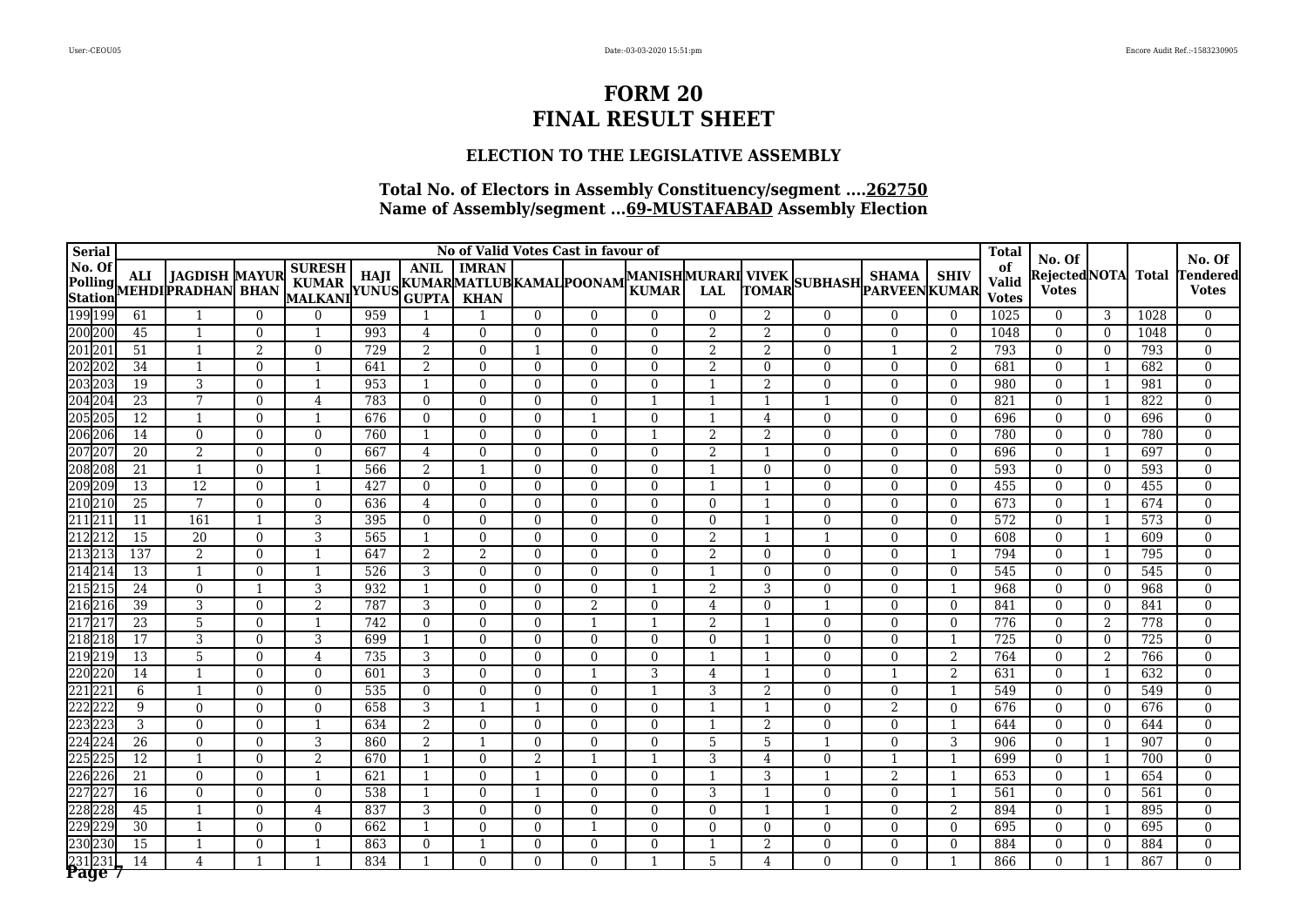### **ELECTION TO THE LEGISLATIVE ASSEMBLY**

| <b>Serial</b>                                    |                 |                                                         |                |                                          |       |                             |                             |              | No of Valid Votes Cast in favour of |                                           |          |                |                |                                 |                | <b>Total</b>                | No. Of                        |                |              | No. Of                   |
|--------------------------------------------------|-----------------|---------------------------------------------------------|----------------|------------------------------------------|-------|-----------------------------|-----------------------------|--------------|-------------------------------------|-------------------------------------------|----------|----------------|----------------|---------------------------------|----------------|-----------------------------|-------------------------------|----------------|--------------|--------------------------|
| No. Of<br>Polling<br>Station                     | ALI             | <b>JAGDISH MAYUR</b><br>MEHDI <mark>PRADHAN</mark> BHAN |                | <b>SURESH</b><br><b>KUMAR</b><br>MALKANI |       | <b>ANIL</b><br><b>GUPTA</b> | <b>IMRAN</b><br><b>KHAN</b> |              | TUNUS KUMARMATLUB KAMAL POONAM      | <b>MANISHMURARI VIVEK</b><br><b>KUMAR</b> | LAL      | <b>TOMAR</b>   | <b>SUBHASH</b> | <b>SHAMA</b><br>' PARVEEN KUMAR | <b>SHIV</b>    | of<br>Valid<br><b>Votes</b> | Rejected NOTA<br><b>Votes</b> |                | <b>Total</b> | Tendered<br><b>Votes</b> |
| 232 232                                          | $\overline{22}$ | 30                                                      | $\overline{0}$ |                                          | 474   | $\Omega$                    | $\Omega$                    | $\Omega$     | $\Omega$                            | $\Omega$                                  | $\Omega$ | -1             | $\overline{0}$ | $\Omega$                        | $\theta$       | 528                         | $\Omega$                      | $\theta$       | 528          | $\Omega$                 |
| 233233                                           | 26              | 1                                                       | 1              | -1                                       | 797   | -1                          | $\theta$                    | $\Omega$     | $\Omega$                            | $\Omega$                                  | $\Omega$ | 2              | $\overline{0}$ | $\Omega$                        | $\overline{0}$ | 829                         | $\Omega$                      | 1              | 830          | $\mathbf{0}$             |
| 234 234                                          | 18              | $\overline{39}$                                         | $\Omega$       |                                          | 878   | $\overline{1}$              | $\Omega$                    |              | $\Omega$                            | $\Omega$                                  | $\Omega$ | $\overline{1}$ | $\mathbf{0}$   | $\Omega$                        | $\Omega$       | 939                         | $\Omega$                      | 1              | 940          | $\theta$                 |
| 235235                                           | 60              | $\mathbf{1}$                                            | $\Omega$       | 2                                        | 749   | 5                           | $\mathbf{0}$                | $\Omega$     |                                     | $\Omega$                                  | 3        | 6              | $\bf{0}$       | $\Omega$                        | $\Omega$       | 827                         | $\Omega$                      | 1              | 828          | $\mathbf{0}$             |
| 236236                                           | 17              | $\mathbf{0}$                                            | $\mathbf{0}$   | $\Omega$                                 | 590   | 3                           | $\mathbf{0}$                | $\Omega$     | $\Omega$                            | $\Omega$                                  | -1       | 3              | $\bf{0}$       | $\Omega$                        | $\overline{0}$ | 614                         | $\overline{0}$                | $\overline{0}$ | 614          | $\mathbf{0}$             |
| 237237                                           | 31              | 8                                                       | $\mathbf{1}$   |                                          | 780   | 3                           | $\Omega$                    | $\Omega$     | $\Omega$                            | $\Omega$                                  |          | 5              | $\mathbf{0}$   | $\Omega$                        | $\Omega$       | 830                         | $\Omega$                      | 2              | 832          | $\Omega$                 |
| 238238                                           | 17              | 383                                                     | $\mathbf{1}$   | 2                                        | 156   | $\Omega$                    | $\mathbf{0}$                | $\Omega$     | 8                                   | $\Omega$                                  |          | $\Omega$       | $\mathbf{0}$   | $\Omega$                        | $\overline{2}$ | 570                         | $\Omega$                      | 2              | 572          | $\mathbf{0}$             |
| 239239                                           | 24              | 388                                                     | 2              |                                          | 201   | $\mathbf{0}$                | $\mathbf{0}$                | $\Omega$     | $\Omega$                            | $\Omega$                                  | $\Omega$ | -1             | $\overline{0}$ |                                 | $\overline{0}$ | 618                         | $\Omega$                      | 1              | 619          | $\mathbf{0}$             |
| 240240                                           | 17              | 380                                                     | $\mathbf{1}$   | 9                                        | 207   | 2                           | $\Omega$                    | 0            | $\Omega$                            | $\Omega$                                  | $\Omega$ | $\Omega$       | $\Omega$       |                                 | $\Omega$       | 617                         | $\theta$                      | 3              | 620          | $\Omega$                 |
| 241241                                           | $\overline{22}$ | 171                                                     | 2              | $\overline{2}$                           | 459   | $\Omega$                    | $\Omega$                    | $\Omega$     | $\Omega$                            | $\Omega$                                  | -1       | $\Omega$       | 1              | $\Omega$                        | $\mathbf{1}$   | 659                         | $\Omega$                      | 1              | 660          | $\mathbf{0}$             |
| 242242                                           | $\overline{12}$ | 310                                                     | $\mathbf{0}$   | $\mathbf{1}$                             | 143   | $\overline{1}$              | $\Omega$                    | $\Omega$     | $\Omega$                            | $\mathbf{1}$                              | $\Omega$ | $\theta$       | 1              | $\Omega$                        | $\overline{1}$ | 470                         | $\theta$                      | 2              | 472          | $\mathbf{0}$             |
| 243243                                           | $\overline{5}$  | 318                                                     | 3              | 5                                        | 101   | $\overline{1}$              | $\Omega$                    | $\Omega$     | $\overline{4}$                      | $\Omega$                                  | -1       | $\theta$       | $\Omega$       | $\Omega$                        | $\overline{2}$ | 440                         | $\Omega$                      | 2              | 442          | $\mathbf{0}$             |
| 244 244                                          | 7               | 576                                                     | 3              | 10                                       | 211   | -1                          | $\Omega$                    | $\Omega$     | $\mathbf{0}$                        | $\Omega$                                  | 2        | $\overline{0}$ | $\mathbf{0}$   | $\Omega$                        | $\overline{0}$ | 810                         | $\Omega$                      | 3              | 813          | $\mathbf{0}$             |
| 245245                                           | 15              | 433                                                     | $\mathbf{0}$   | 3                                        | 249   | $\mathbf{0}$                | -1                          | $\mathbf{0}$ | $\mathbf{0}$                        | $\overline{0}$                            | 3        |                | $\mathbf{0}$   | -1                              | -1             | 707                         | $\mathbf{0}$                  | 1              | 708          | $\mathbf{0}$             |
| 246246                                           | 13              | 650                                                     | 2              | 7                                        | 219   | $\theta$                    | $\Omega$                    |              | 2                                   | $\mathbf{1}$                              | -1       | $\theta$       | $\mathbf{0}$   | $\Omega$                        | 2              | 898                         | $\Omega$                      | 3              | 901          | $\Omega$                 |
| 247247                                           | $\overline{14}$ | 575                                                     | $\mathbf{1}$   | 2                                        | 263   | $\overline{\mathbf{1}}$     | $\Omega$                    | $\Omega$     | $\Omega$                            | $\Omega$                                  | $\Omega$ | $\Omega$       | $\mathbf{0}$   | $\Omega$                        | -1             | 857                         | $\Omega$                      | 1              | 858          | $\Omega$                 |
| 248248                                           | 24              | 421                                                     |                |                                          | 329   | $\Omega$                    | $\Omega$                    | $\Omega$     | $\Omega$                            | 2                                         | 3        | $\Omega$       | 5              | 2                               | $\mathbf{1}$   | 789                         | $\Omega$                      | 2              | 791          | $\Omega$                 |
| 249249                                           | 10              | 375                                                     | $\mathbf{0}$   | 3                                        | 613   | $\Omega$                    | $\Omega$                    | $\Omega$     | $\Omega$                            | $\Omega$                                  | $\Omega$ |                | $\mathbf{0}$   | $\Omega$                        | $\overline{1}$ | 1003                        | $\theta$                      | $\overline{0}$ | 1003         | $\Omega$                 |
| 250250                                           | $\overline{13}$ | 543                                                     | $\overline{2}$ | 10                                       | 294   | -1                          |                             | $\Omega$     | $\Omega$                            | $\Omega$                                  |          | $\Omega$       | 1              | $\theta$                        | $\mathbf{0}$   | 866                         | $\overline{0}$                | 1              | 867          | $\mathbf{0}$             |
| 251251                                           | 7               | 354                                                     | $\Omega$       | $\Omega$                                 | 157   | -1                          | $\Omega$                    | $\Omega$     |                                     | $\Omega$                                  | $\Omega$ | $\Omega$       | $\mathbf{0}$   | $\Omega$                        | $\Omega$       | 520                         | $\Omega$                      | 1              | 521          | $\Omega$                 |
| 252252                                           | 9               | 327                                                     | $\mathbf{0}$   | 9                                        | 198   | $\Omega$                    | $\mathbf{0}$                | $\Omega$     | $\Omega$                            | $\Omega$                                  | $\Omega$ | $\Omega$       | $\mathbf{0}$   | -1                              | $\theta$       | 544                         | $\Omega$                      | 1              | 545          | $\Omega$                 |
| 253253                                           | $\overline{5}$  | 530                                                     | 1              | 1                                        | 108   | $\Omega$                    | $\mathbf{0}$                | $\Omega$     |                                     | $\overline{0}$                            |          |                | $\bf{0}$       | $\mathbf{0}$                    | -1             | 649                         | $\overline{0}$                | 2              | 651          | $\mathbf{0}$             |
| 254254                                           | $\overline{28}$ | 165                                                     | $\theta$       | 6                                        | 386   | -1                          | $\Omega$                    | 2            | 2                                   | $\Omega$                                  | $\Omega$ | $\Omega$       | 1              | 2                               | 3              | 596                         | $\Omega$                      | $\overline{0}$ | 596          | $\Omega$                 |
| <b>Total</b><br><b>EVM</b><br><b>Votes</b>       | 5355            | 77845                                                   | 288            | 1185                                     | 98681 | 234                         | 42                          | 59           | 80                                  | 116                                       | 266      | 263            | 78             | 94                              | 245            | 184831                      | $\bf{0}$                      |                | 459 185290   | $\bf{0}$                 |
| Total<br>Postal<br><b>Ballot</b><br><b>Votes</b> | 8               | 301                                                     | $\mathbf{0}$   | 19                                       | 169   | $\Omega$                    | $\mathbf{0}$                | $\Omega$     | $\Omega$                            | 2                                         | $\Omega$ | $\Omega$       | $\mathbf{0}$   | $\Omega$                        | $\Omega$       | 499                         | 93                            | 3              | 595          | $\Omega$                 |
| <b>Total</b><br><b>Votes</b><br><b>Polled</b>    | 5363            | 78146                                                   | 288            | 1204                                     | 98850 | 234                         | 42                          | 59           | 80                                  | 118                                       | 266      | 263            | 78             | 94                              | 245            | 185330                      | 93                            | 462            | 185885       | $\bf{0}$                 |